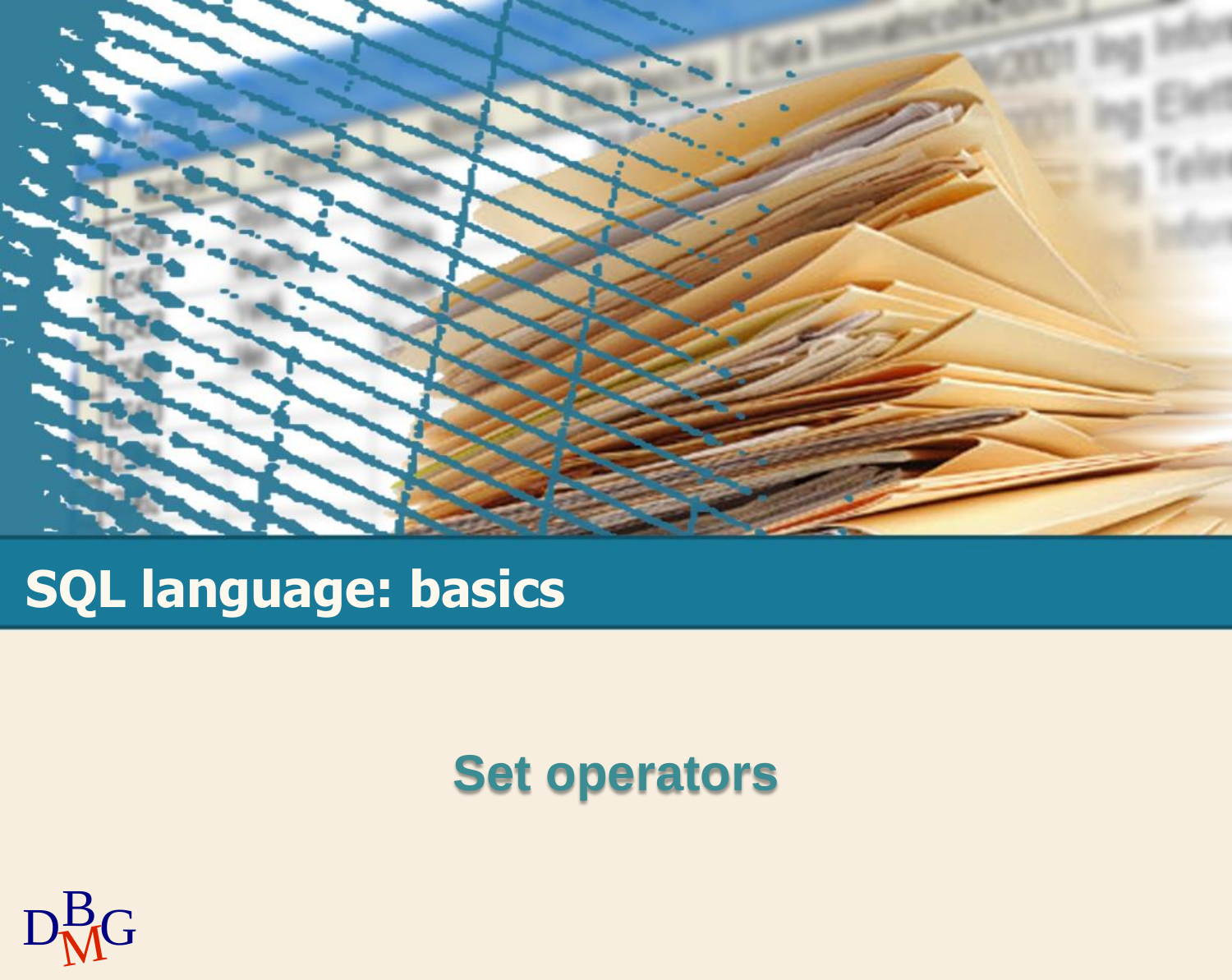#### **Set operators**

 $\Sigma$  The UNION operator  $\Sigma$  The INTERSECT operator  $\Sigma$  The EXCEPT operator

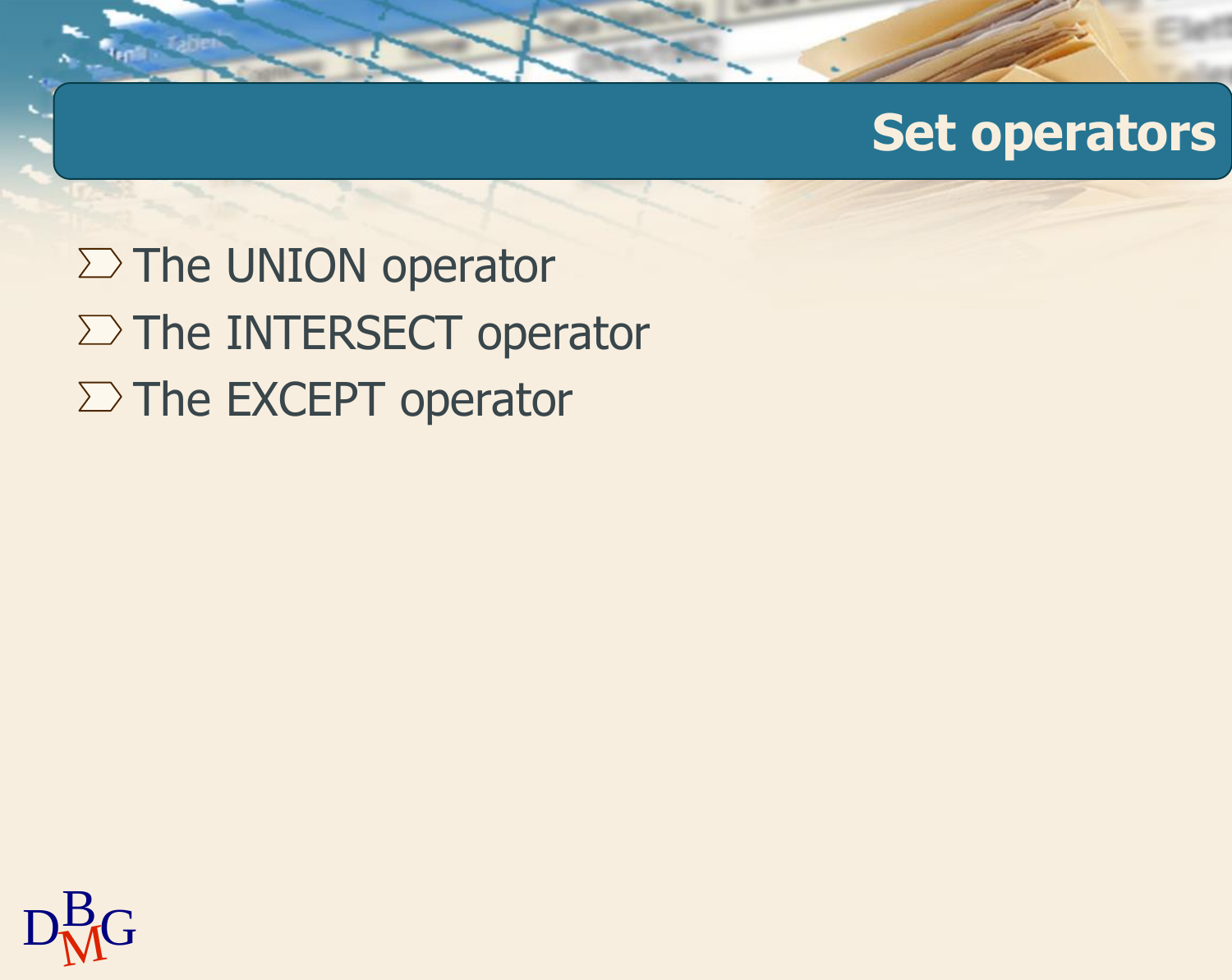

## **Set operators**

## **The UNION operator**

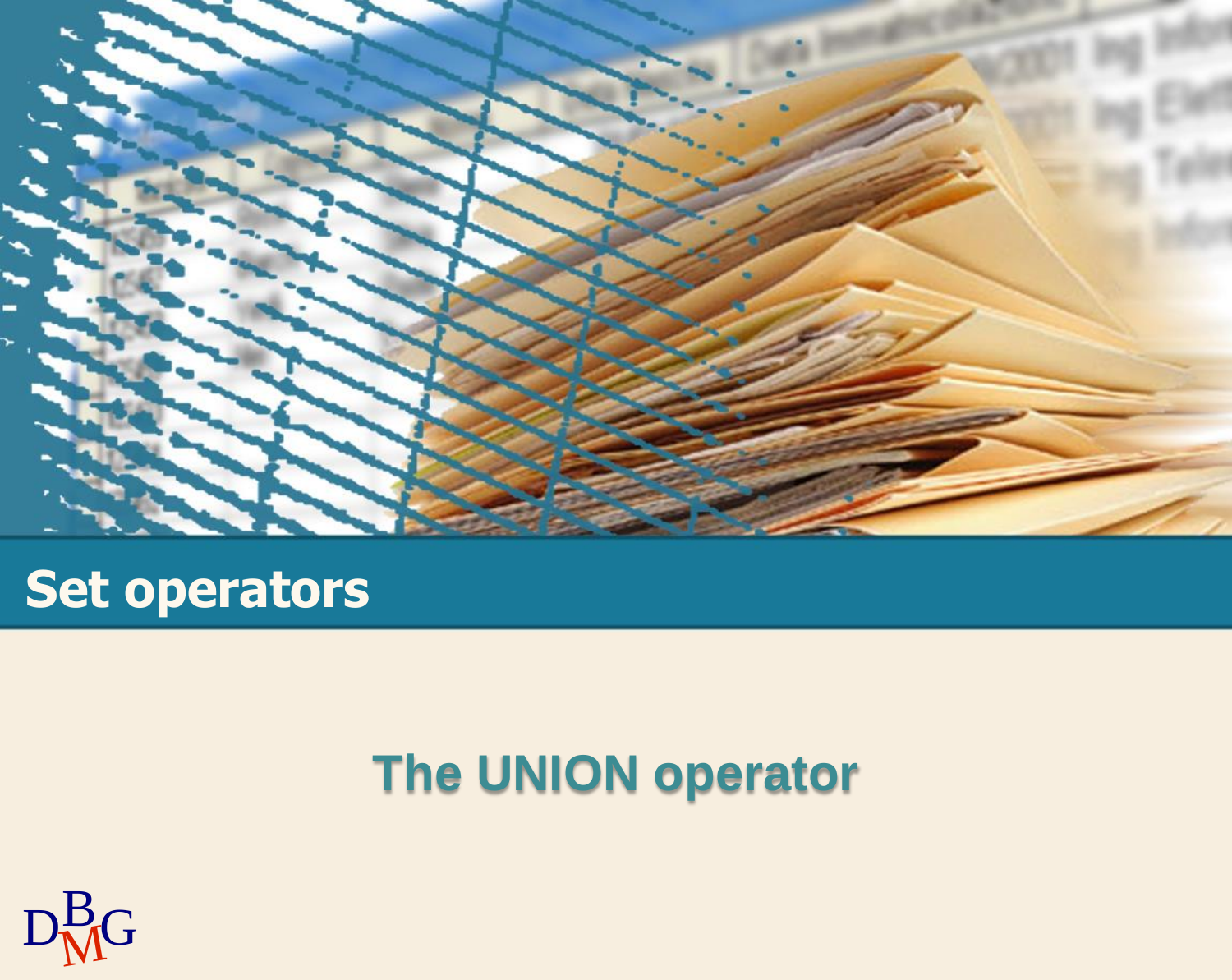# **The UNION operator**

#### $\Sigma$  Set union operator

## A UNION B

 $\Sigma$  It performs the union of the two relational expressions A and B

- relational expressions A and B may be generated by SELECT statements
- $\bullet$  it requires schema compatibility between A and B
- removal of duplicates
	- UNION removes duplicates
	- UNION ALL does not remove duplicates

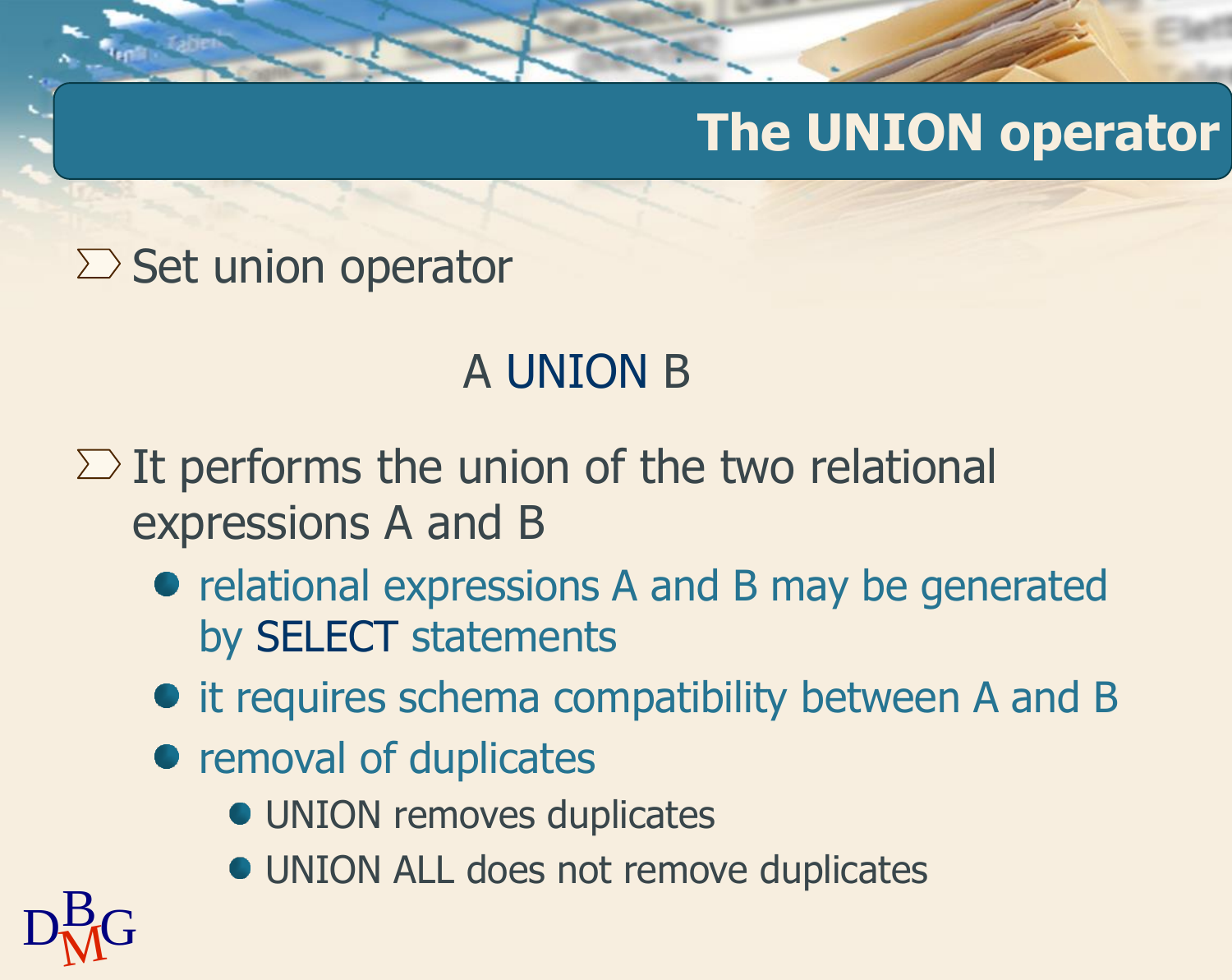$\Sigma$  Find the codes of products that are either red or supplied by supplier S2 (or both)

#### P

| Pld            | <b>PName</b>  | <b>Color</b> | <b>Size</b> | <b>Store</b> |
|----------------|---------------|--------------|-------------|--------------|
| P <sub>1</sub> | Jumper        | <b>Red</b>   | 40          | London       |
| P <sub>2</sub> | <b>Jeans</b>  | Green        | 48          | <b>Paris</b> |
| P <sub>3</sub> | <b>Blouse</b> | <b>Blue</b>  | 48          | <b>Rome</b>  |
| P <sub>4</sub> | <b>Blouse</b> | <b>Red</b>   | 44          | London       |
| <b>P5</b>      | <b>Skirt</b>  | <b>Blue</b>  | 40          | <b>Paris</b> |
| <b>P6</b>      | <b>Shorts</b> | <b>Red</b>   | 42          | London       |

#### **SP**

| <b>Sld</b>     | Pld            | Qty |
|----------------|----------------|-----|
| S1             | P1             | 300 |
| S1             | P2             | 200 |
| S1             | P <sub>3</sub> | 400 |
| S1             | P4             | 200 |
| S1             | P5             | 100 |
| S1             | P6             | 100 |
| S <sub>2</sub> | P1             | 300 |
| <b>S2</b>      | P2             | 400 |
| S <sub>3</sub> | P2             | 200 |
| S4             | P3             | 200 |
| S <sub>4</sub> | P4             | 300 |
| S4             | P5             | 400 |

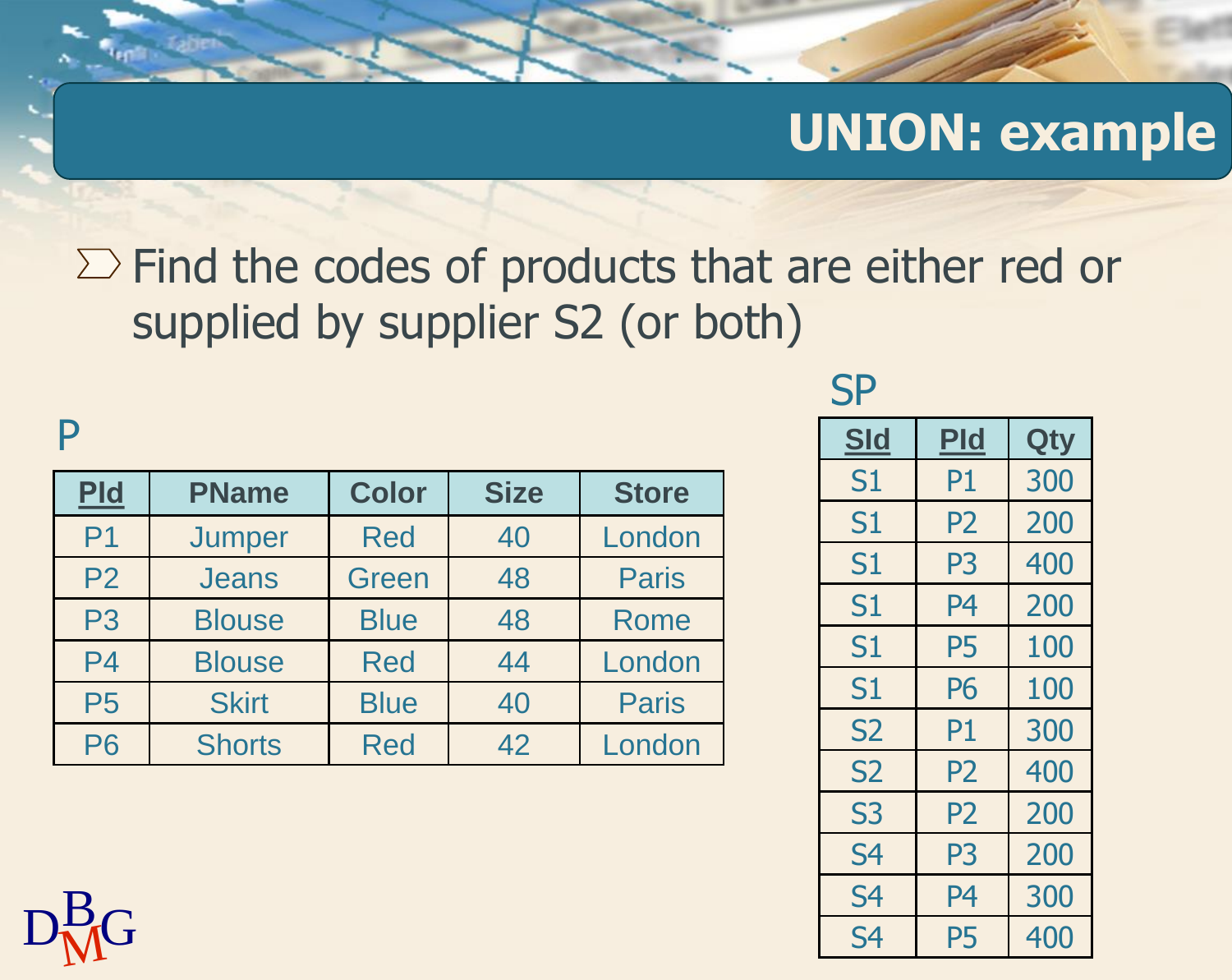$\Sigma$  Find *the codes of products that are* either *red* or supplied by supplier S2 (or both)

> SELECT PId FROM P WHERE Color='Red'

#### P

|              | $Pld$          | <b>PName</b>  | <b>Color</b> | <b>Size</b> | <b>Store</b> |
|--------------|----------------|---------------|--------------|-------------|--------------|
|              | P <sub>1</sub> | Jumper        | <b>Red</b>   | 40          | London       |
|              | P <sub>2</sub> | <b>Jeans</b>  | Green        | 48          | <b>Paris</b> |
|              | P <sub>3</sub> | <b>Blouse</b> | <b>Blue</b>  | 48          | <b>Rome</b>  |
|              | P <sub>4</sub> | <b>Blouse</b> | <b>Red</b>   | 44          | London       |
|              | <b>P5</b>      | <b>Skirt</b>  | <b>Blue</b>  | 40          | <b>Paris</b> |
| $\mathbf{D}$ | P <sub>6</sub> | <b>Shorts</b> | <b>Red</b>   | 42          | London       |
|              |                |               |              |             |              |

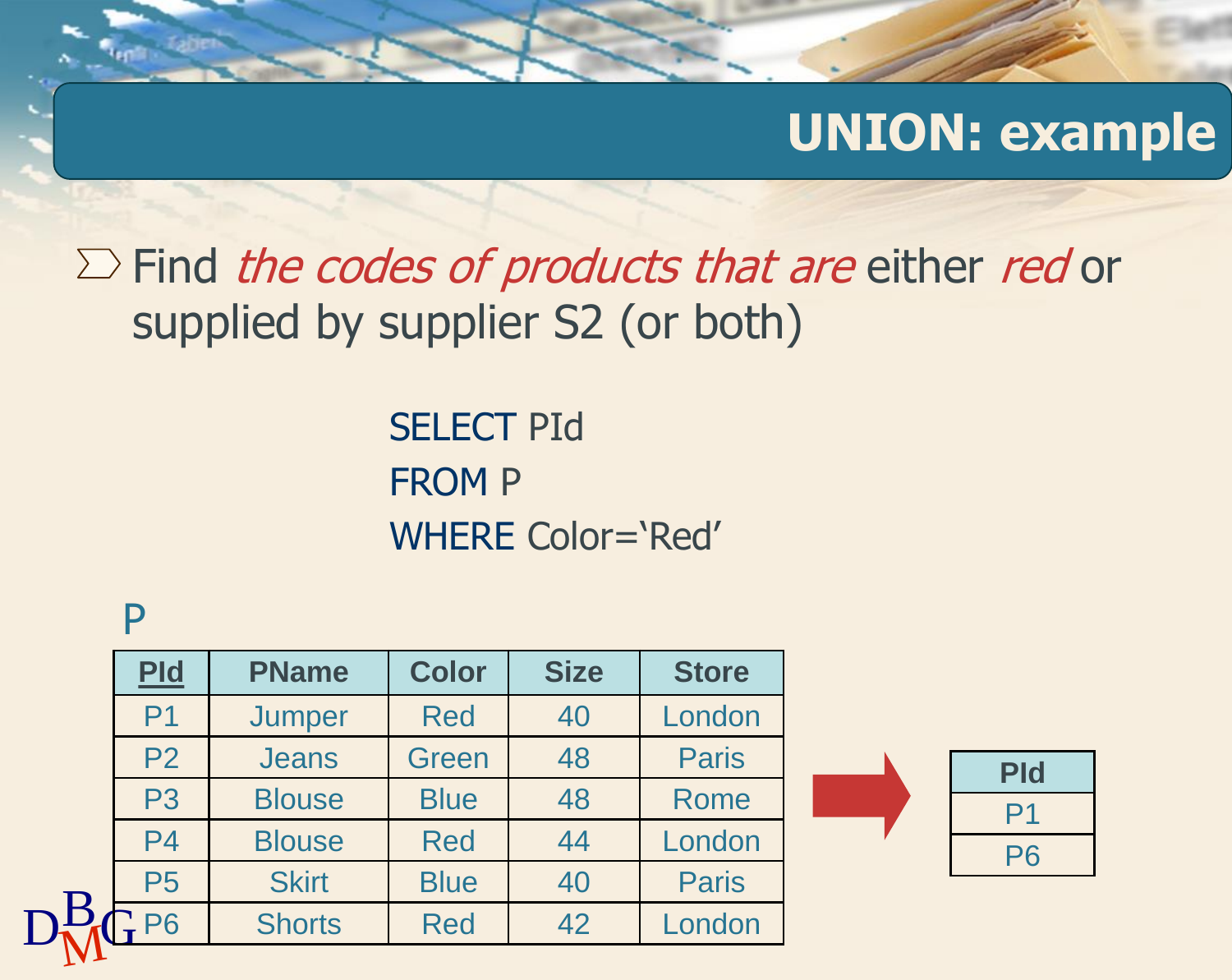$\Sigma$  Find the *codes of the products that are* either red or *supplied by supplier S2* (or both)

| <b>SP</b>      |                |            |
|----------------|----------------|------------|
| <u>SId</u>     | <b>Pld</b>     | <b>Qty</b> |
| S <sub>1</sub> | P1             | 300        |
| S1             | P <sub>2</sub> | 200        |
| S <sub>1</sub> | P <sub>3</sub> | 400        |
| S <sub>1</sub> | P <sub>4</sub> | 200        |
| S1             | <b>P5</b>      | 100        |
| S1             | <b>P6</b>      | 100        |
| <b>S2</b>      | P <sub>1</sub> | 300        |
| <b>S2</b>      | P <sub>2</sub> | 400        |
| S <sub>3</sub> | P <sub>2</sub> | 200        |
| S <sub>4</sub> | P <sub>3</sub> | 200        |
| S <sub>4</sub> | P <sub>4</sub> | 300        |
| $\sqrt{S}$     | P <sub>5</sub> | 400        |

SELECT PId FROM SP WHERE SId='S2'



| <b>Pld</b>        |
|-------------------|
| P <sub>1</sub>    |
| $\mathbf{Z}$<br>Н |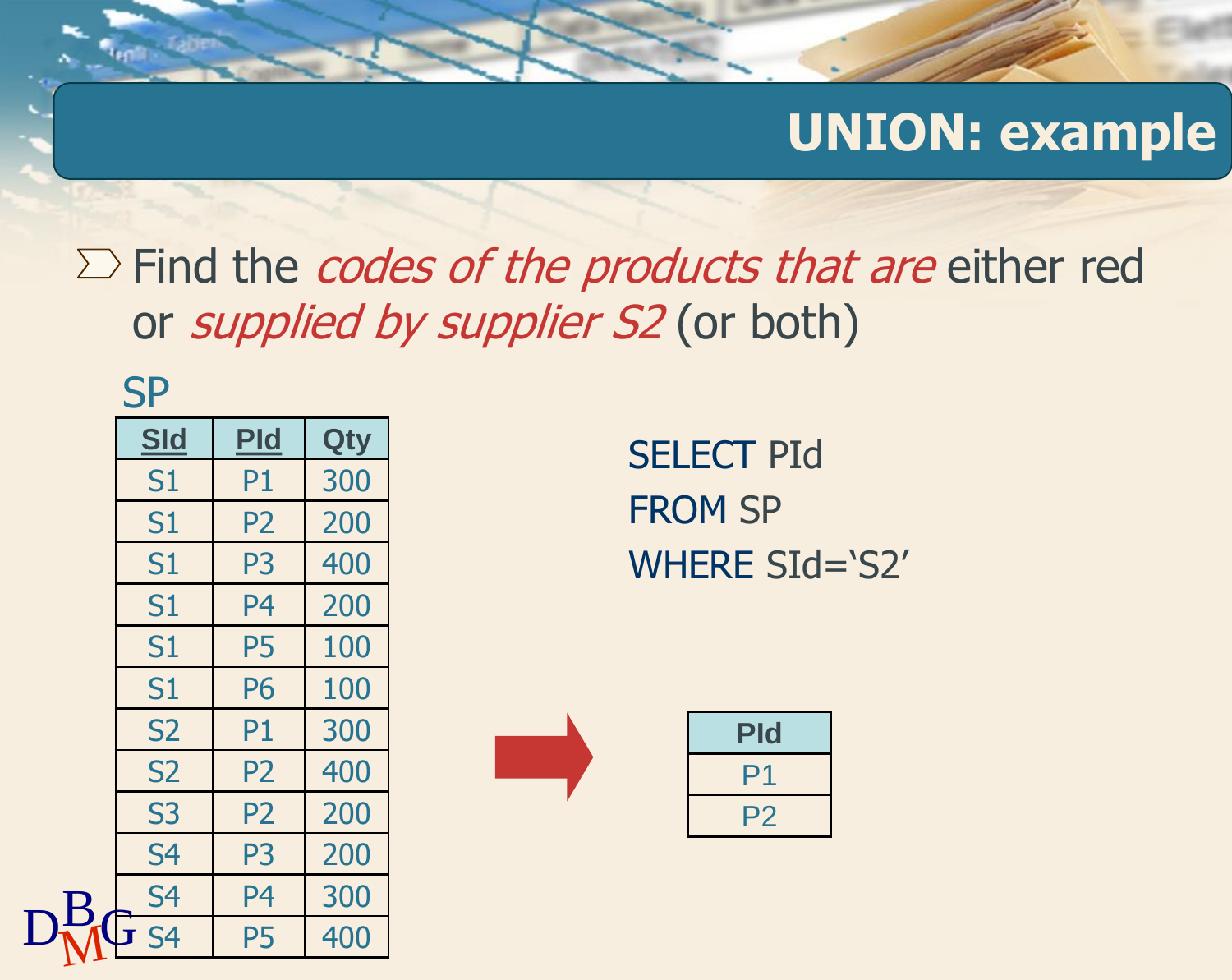$\Sigma$  Find the codes of products that are either red or supplied by supplier S2 (or both)

SELECT PId FROM P WHERE Color='Red' UNION SELECT PId FROM SP WHERE SId='S2';



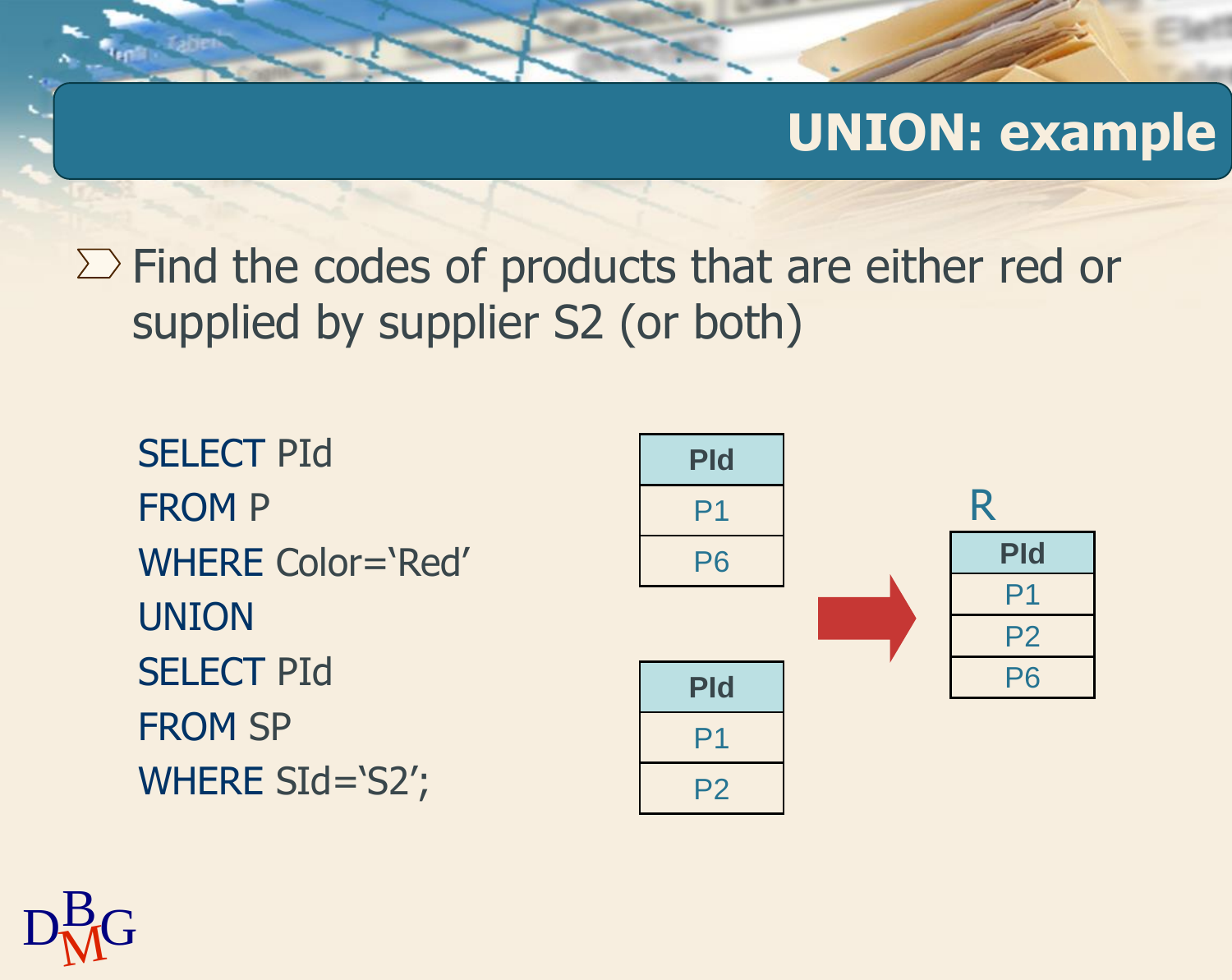$\Sigma$  Find the codes of products that are either red or supplied by supplier S2 (or both)

> SELECT PId FROM P WHERE Color='Red' UNION SELECT PId FROM SP WHERE SId='S2';



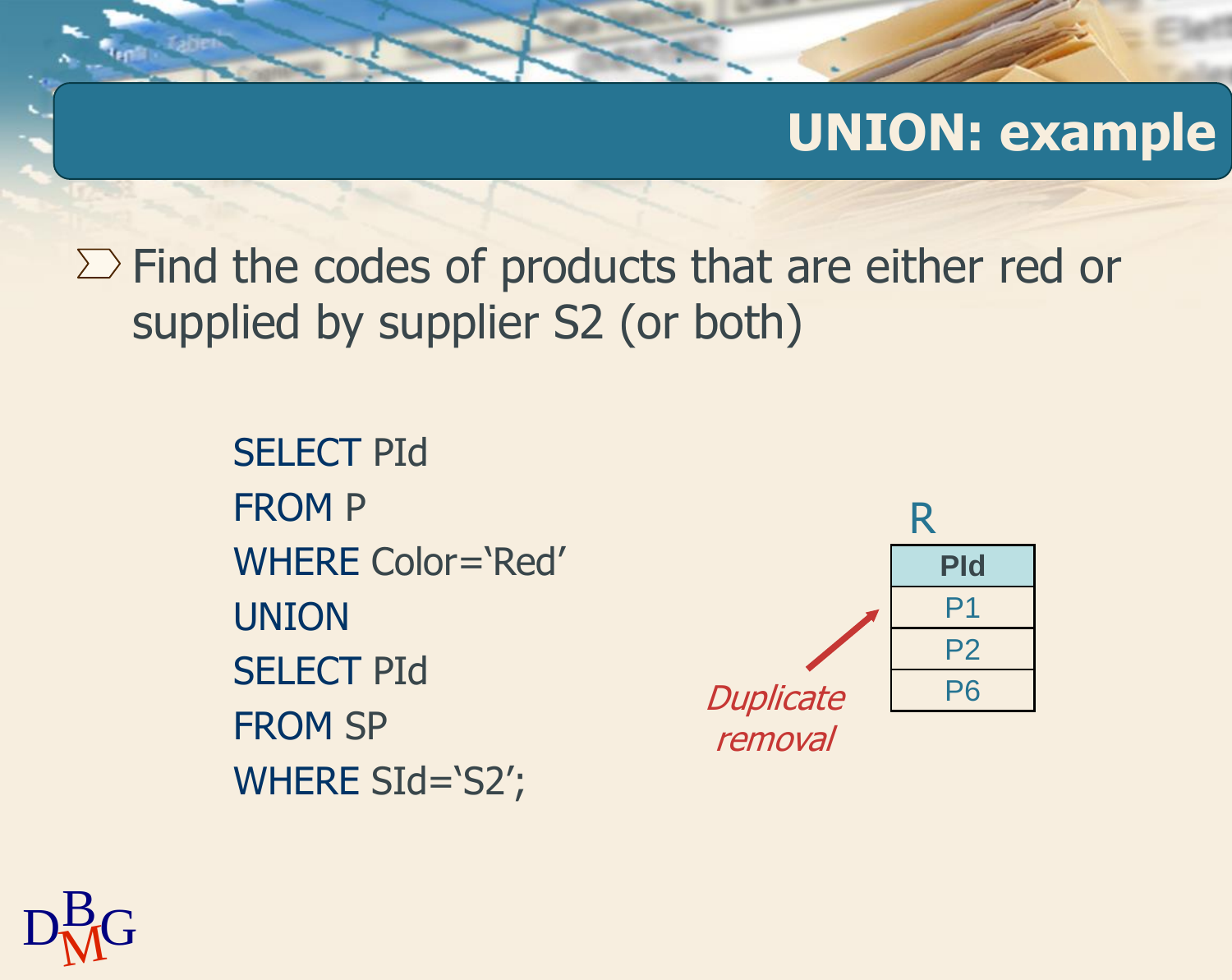$\Sigma$  Find the codes of products that are either red or supplied by supplier S2 (or both)



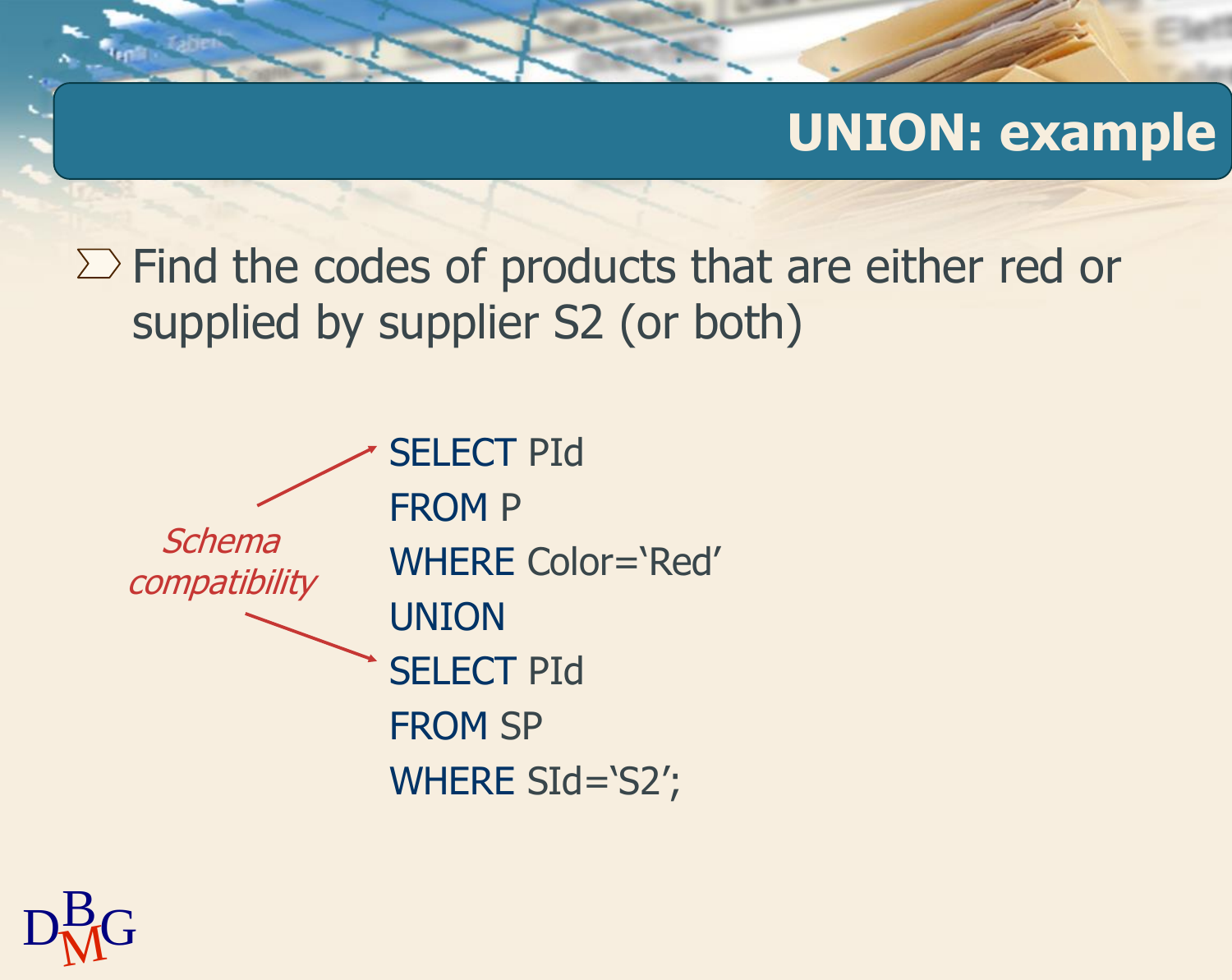## **UNION ALL: example**

 $\Sigma$  Find the codes of products that are either red or supplied by supplier S2 (or both)

SELECT PId FROM P WHERE Color='Red' UNION ALL SELECT PId FROM SP WHERE SId='S2';



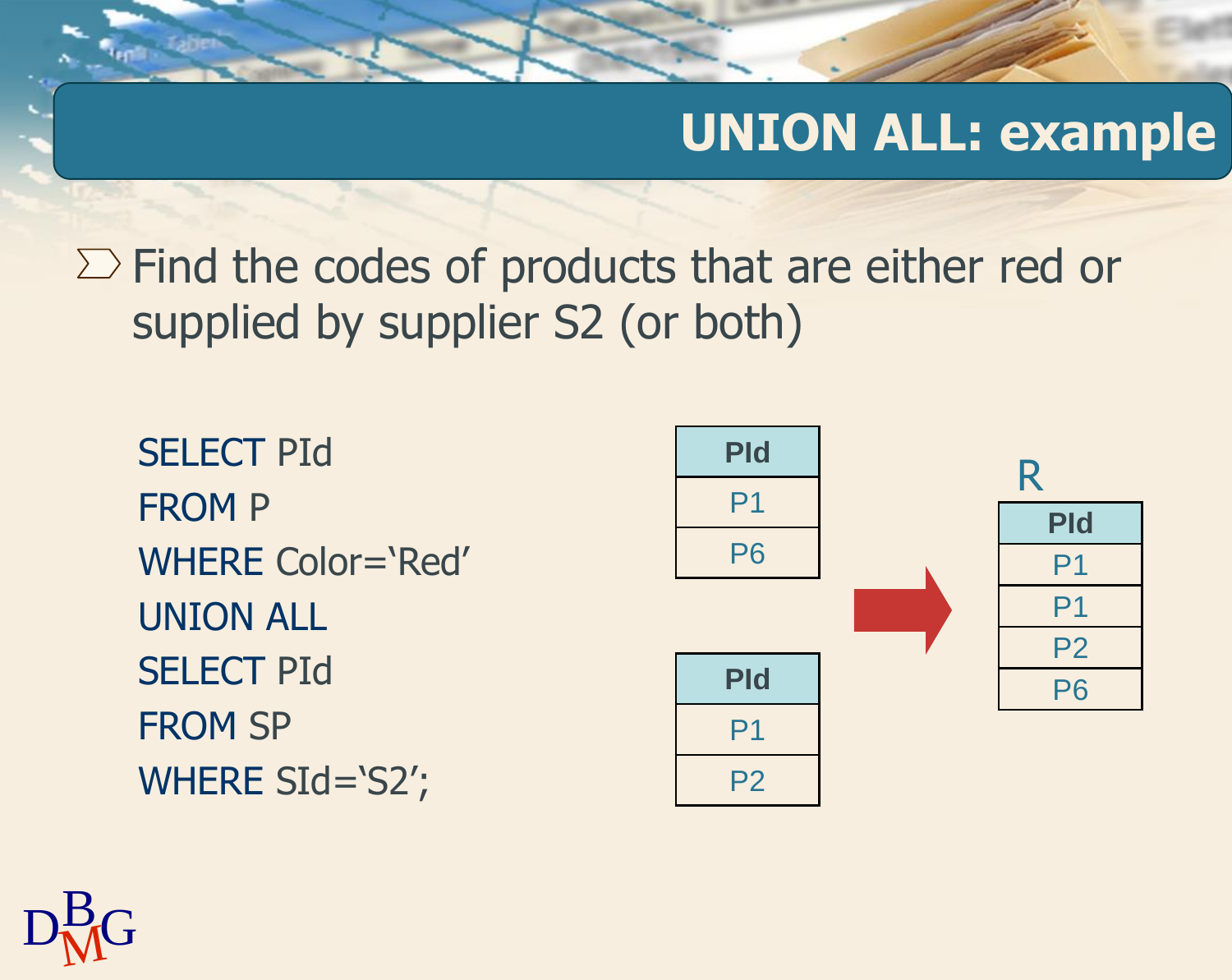

## **Set operators**

# **The INTERSECT operator**

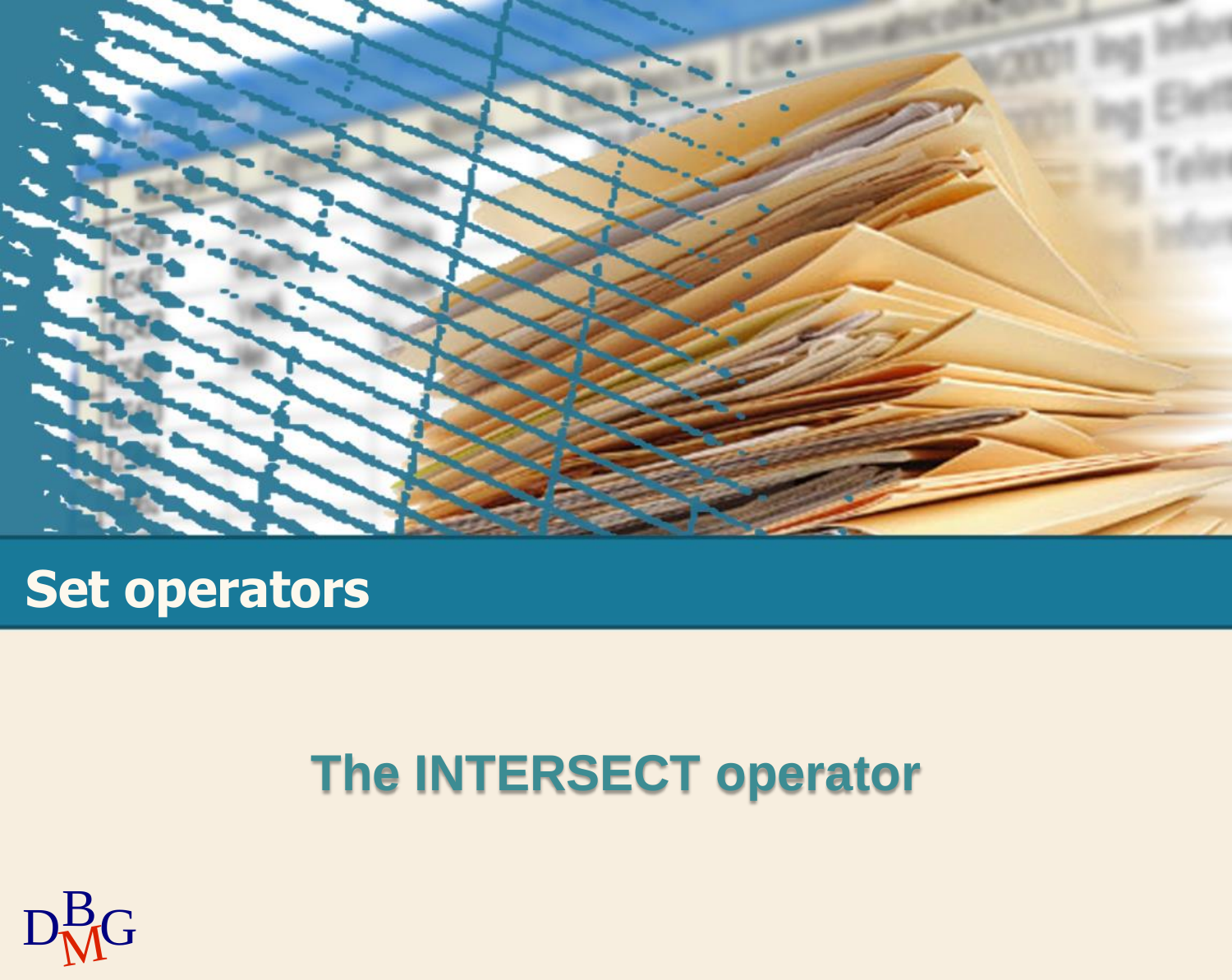# **The INTERSECT operator**

 $\Sigma$  Set intersection operator

## A INTERSECT B

- $\Sigma$  It performs the intersection of the two relational expressions A and B
	- relational expressions A and B may be generated by SELECT statements
	- $\bullet$  it requires schema compatibility between A and B

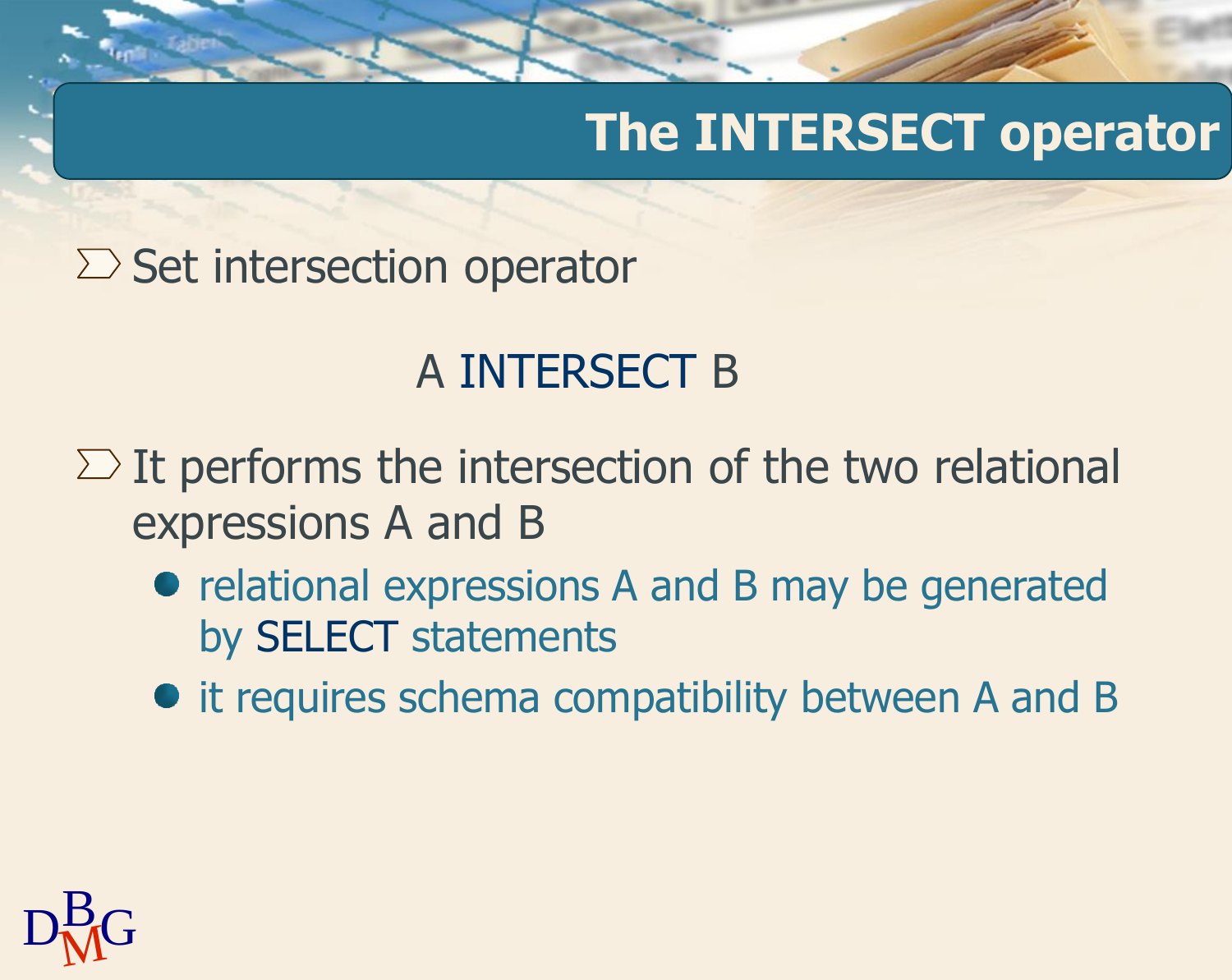$\Sigma$  Find the cities where both one or more suppliers and one or more stores are based

| Pld            | <b>PName</b>  | <b>Color</b> | <b>Size</b> | <b>Store</b> |
|----------------|---------------|--------------|-------------|--------------|
| P <sub>1</sub> | <b>Jumper</b> | <b>Red</b>   | 40          | London       |
| P <sub>2</sub> | <b>Jeans</b>  | Green        | 48          | <b>Paris</b> |
| <b>P3</b>      | <b>Blouse</b> | <b>Blue</b>  | 48          | <b>Rome</b>  |
| P <sub>4</sub> | <b>Blouse</b> | <b>Red</b>   | 44          | London       |
| <b>P5</b>      | <b>Skirt</b>  | <b>Blue</b>  | 40          | <b>Paris</b> |
| <b>P6</b>      | <b>Shorts</b> | <b>Red</b>   | 42          | London       |

S

P

| <b>SId</b>     | <b>SName</b> | <b>#Employees</b> | <b>City</b>   |
|----------------|--------------|-------------------|---------------|
| S <sub>1</sub> | <b>Smith</b> | 20                | London        |
| <b>S2</b>      | <b>Jones</b> | 10                | <b>Paris</b>  |
| S <sub>3</sub> | <b>Blake</b> | 30                | <b>Paris</b>  |
| <b>S4</b>      | <b>Clark</b> | 20                | London        |
| <b>S5</b>      | <b>Adams</b> | 30                | <b>Athens</b> |

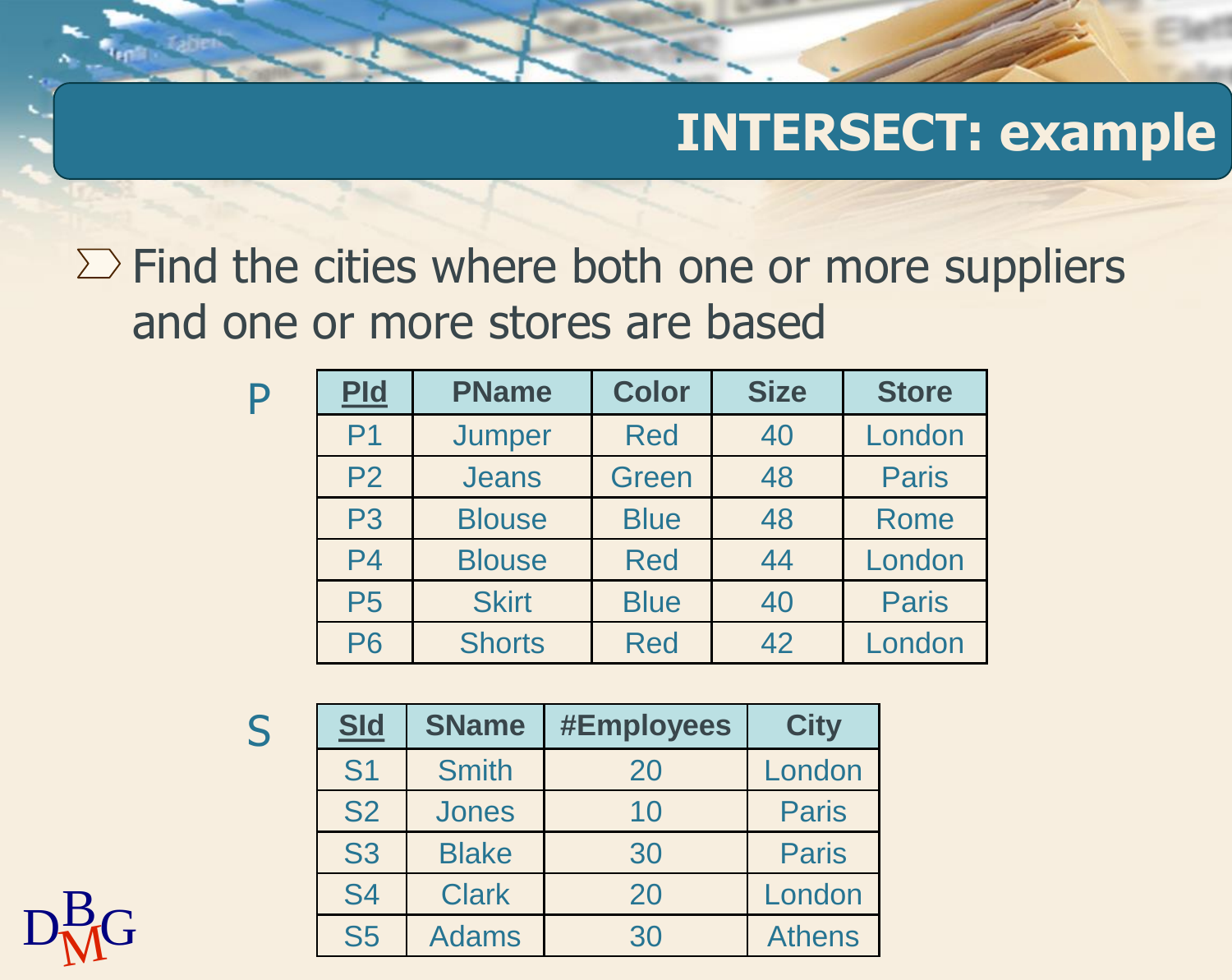$\Sigma$  Find the cities where both one or more suppliers and one or more stores are based

> **SELECT City** FROM S

#### S

| <u>SId</u>     | <b>SName</b> | <b>#Employees</b> | <b>City</b>   |
|----------------|--------------|-------------------|---------------|
| S <sub>1</sub> | <b>Smith</b> | 20                | London        |
| <b>S2</b>      | <b>Jones</b> | 10                | <b>Paris</b>  |
| <b>S3</b>      | <b>Blake</b> | 30                | <b>Paris</b>  |
| <b>S4</b>      | <b>Clark</b> | 20                | London        |
| <b>S5</b>      | <b>Adams</b> | 30                | <b>Athens</b> |





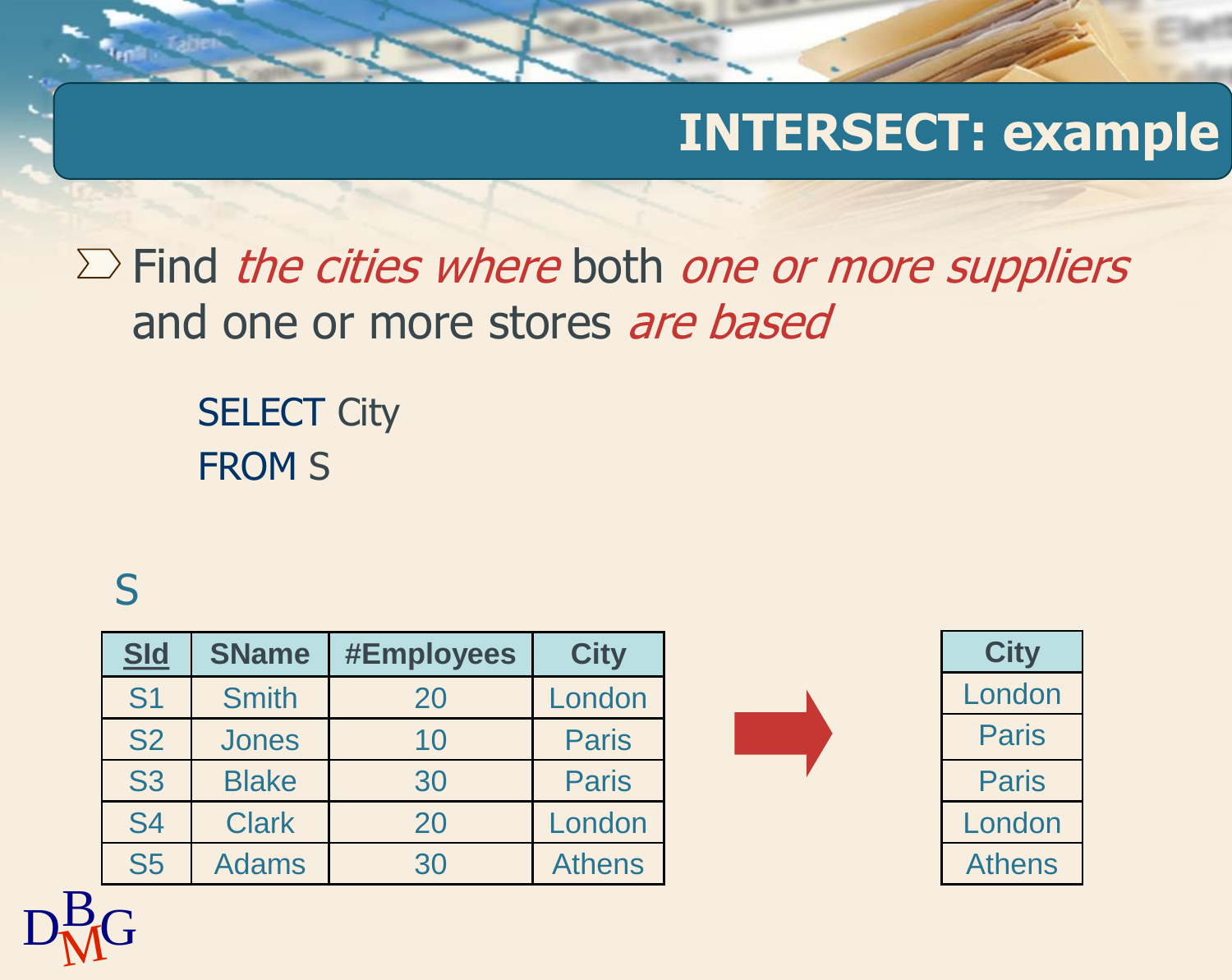$\Sigma$  Find *the cities where* both one or more suppliers and one or more stores are based

> SELECT Store FROM P

#### P

| Pld            | <b>PName</b>  | <b>Color</b> | <b>Size</b> | <b>Store</b> |
|----------------|---------------|--------------|-------------|--------------|
| P <sub>1</sub> | Jumper        | <b>Red</b>   | 40          | London       |
| P <sub>2</sub> | <b>Jeans</b>  | Green        | 48          | <b>Paris</b> |
| P <sub>3</sub> | <b>Blouse</b> | <b>Blue</b>  | 48          | <b>Rome</b>  |
| P <sub>4</sub> | <b>Blouse</b> | <b>Red</b>   | 44          | London       |
| <b>P5</b>      | <b>Skirt</b>  | <b>Blue</b>  | 40          | <b>Paris</b> |
| <b>P6</b>      | <b>Shorts</b> | <b>Red</b>   | 42          | London       |
|                |               |              |             |              |

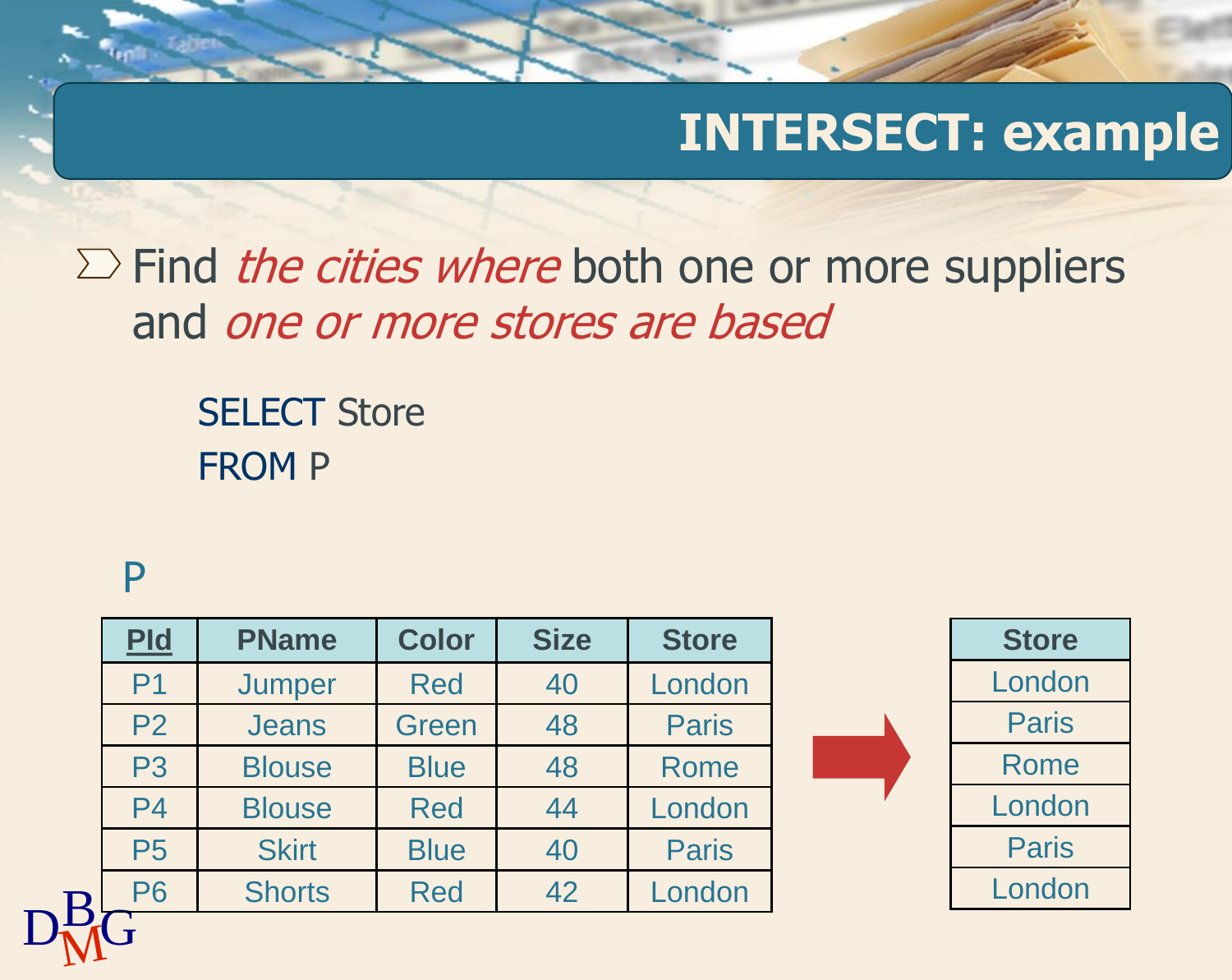$\Sigma$  Find the cities where both one or more suppliers and one or more stores are based

**SELECT City** FROM S INTERSECT SELECT Store FROM P;



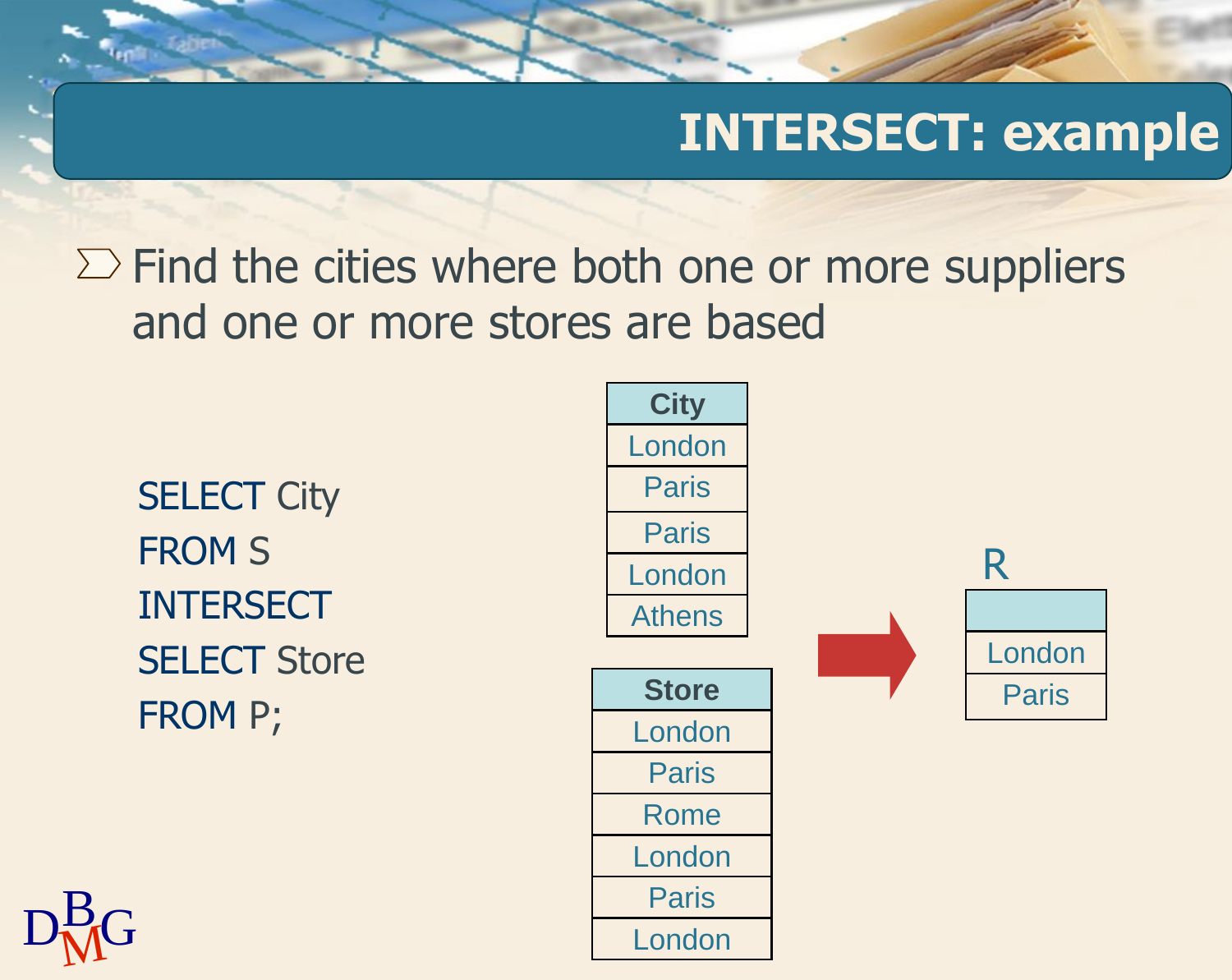#### **Equivalence with other operators**

 $\Sigma$  The intersection operation may also be performed by means of

- a join
- the IN operator

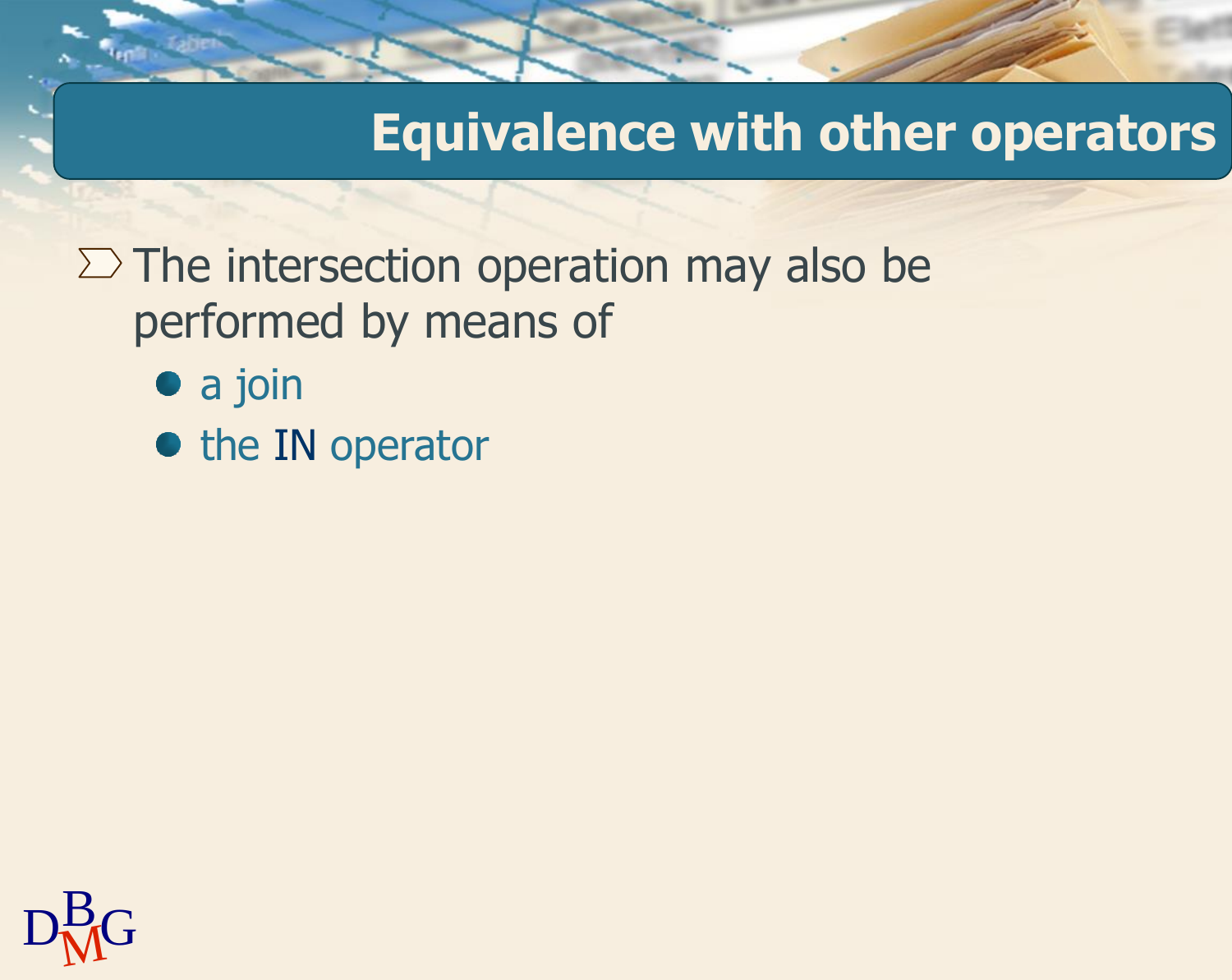# **Equivalence with join**

 $\Sigma$  The FROM clause contains the relations involved in the intersection

 $\Sigma$  The WHERE clause contains join conditions between the attributes listed in the SELECT clauses of relational expressions A and B

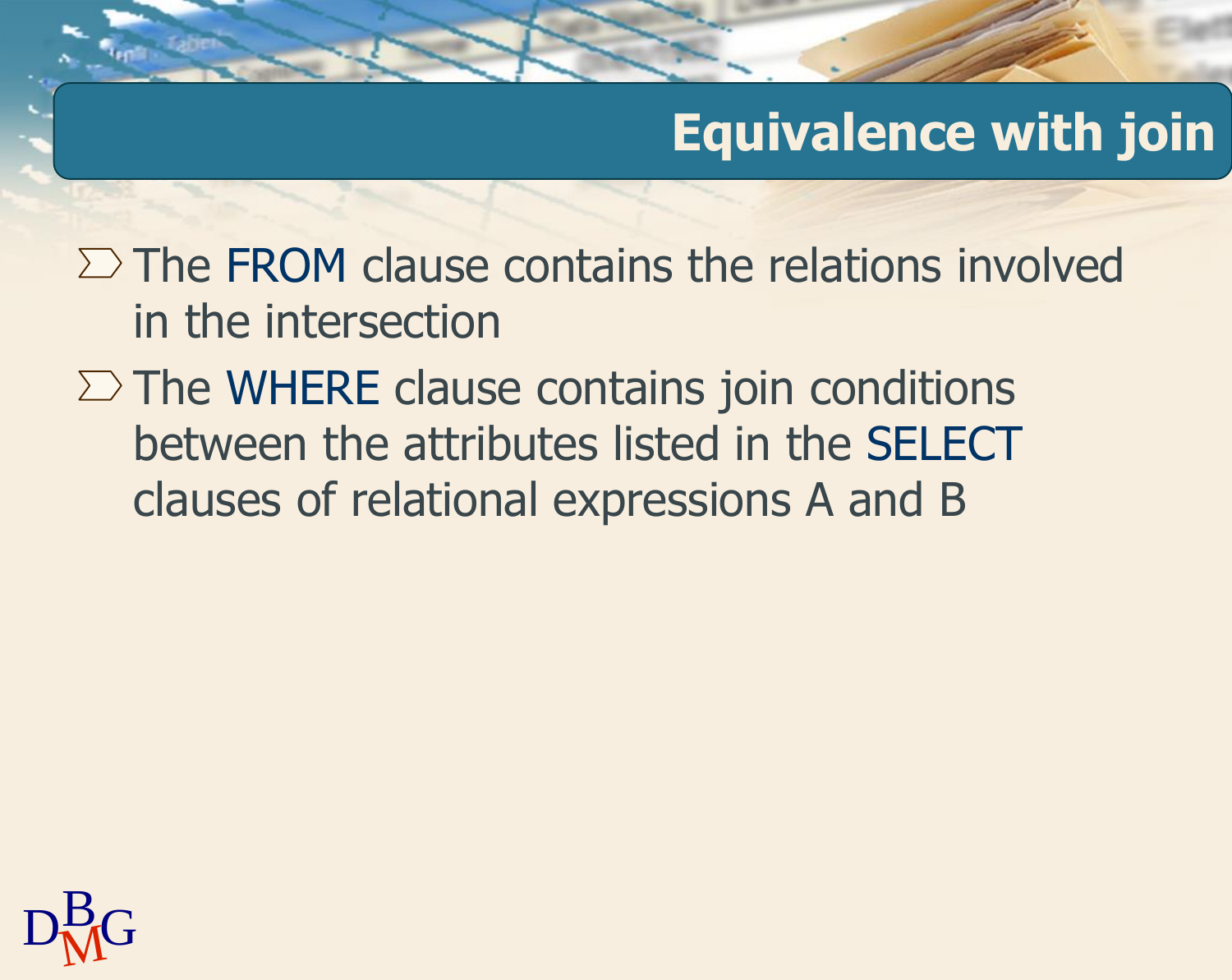**Equivalence with join: example**

 $\Sigma$  Find the cities where both one or more suppliers and one or more stores are based

> **SELECT City** FROM S, P WHERE S.City=P.Store;

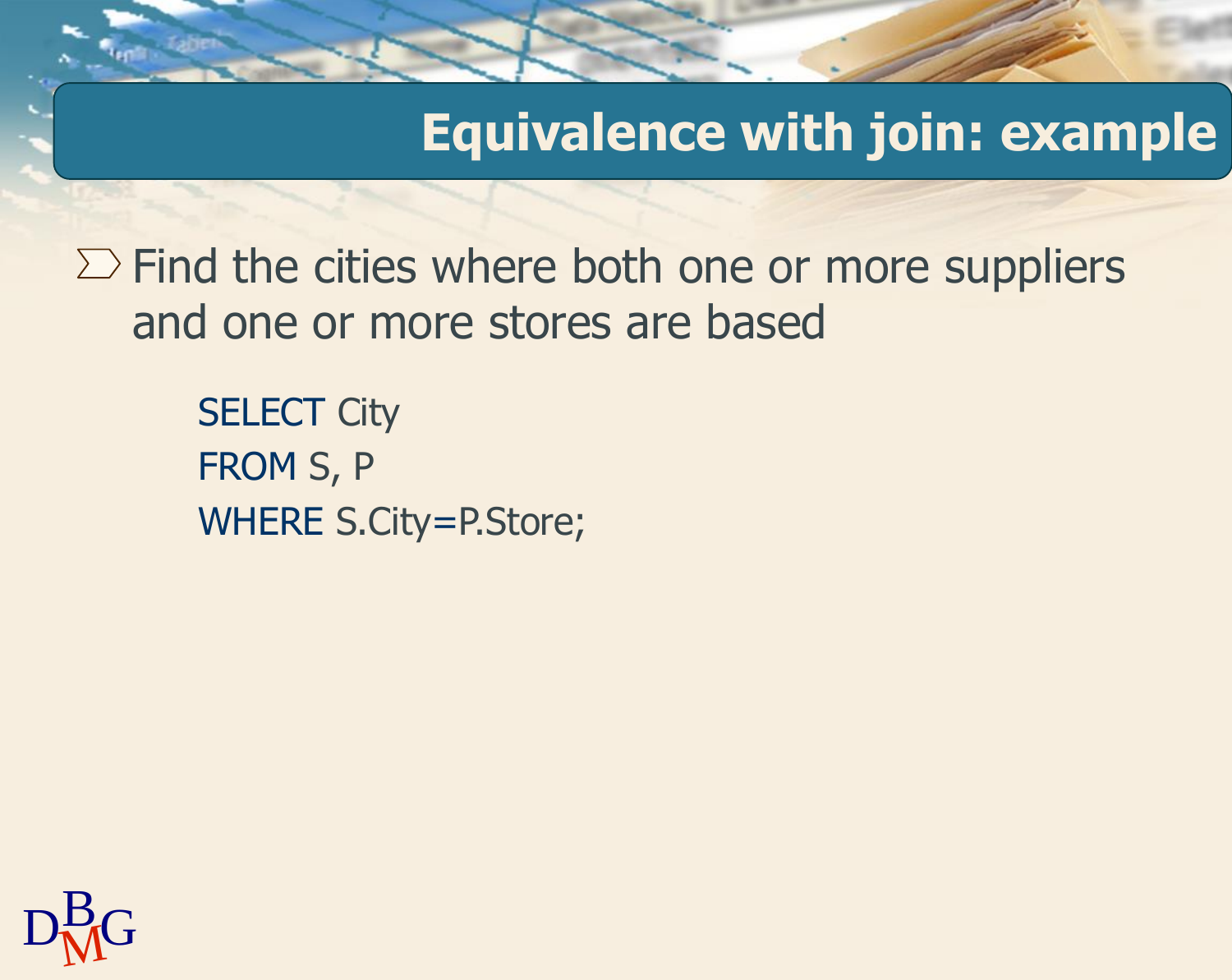### **Equivalence with the IN operator**

 $\Sigma$  One of the two relational expressions is turned into a nested query using operator IN  $\Sigma$  The attributes in the outer SELECT clause, together by a tuple constructor, make up the lefthand side of the IN operator

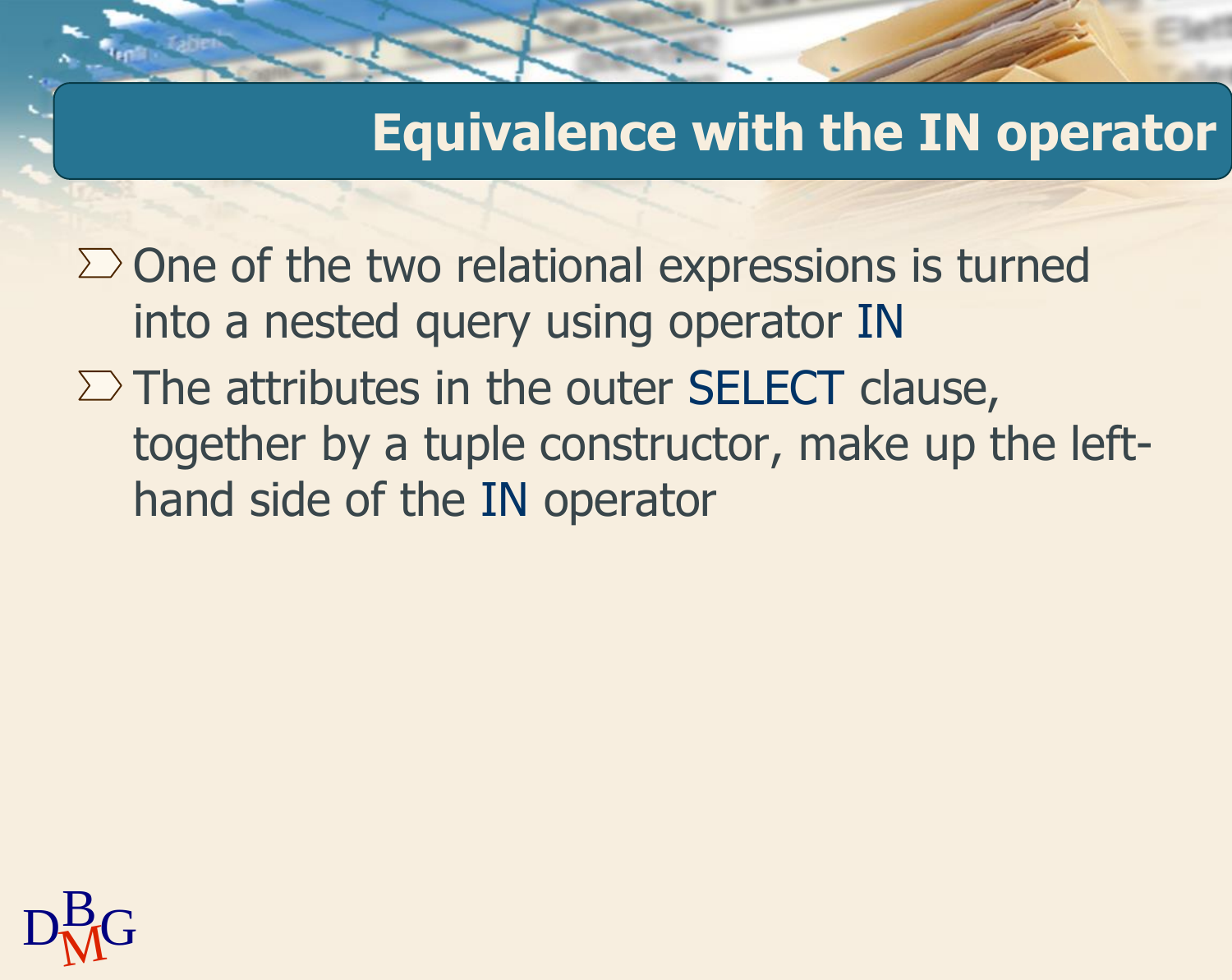**Equivalence with IN: example**

 $\Sigma$  Find the cities where both one or more suppliers and one or more stores are based

> SELECT Store FROM P WHERE Store IN (SELECT City FROM S);

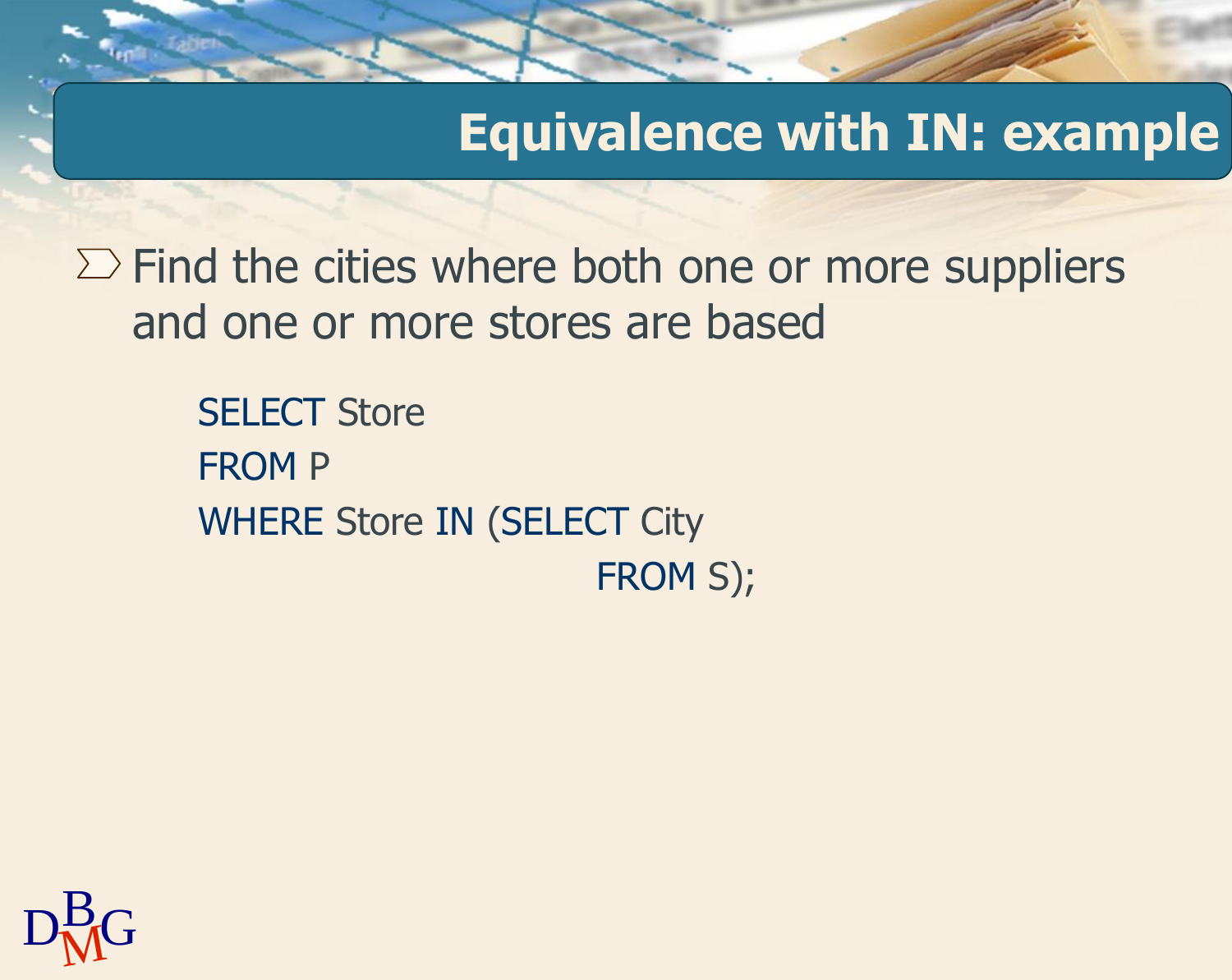

## **Set operators**

## **The EXCEPT operator**

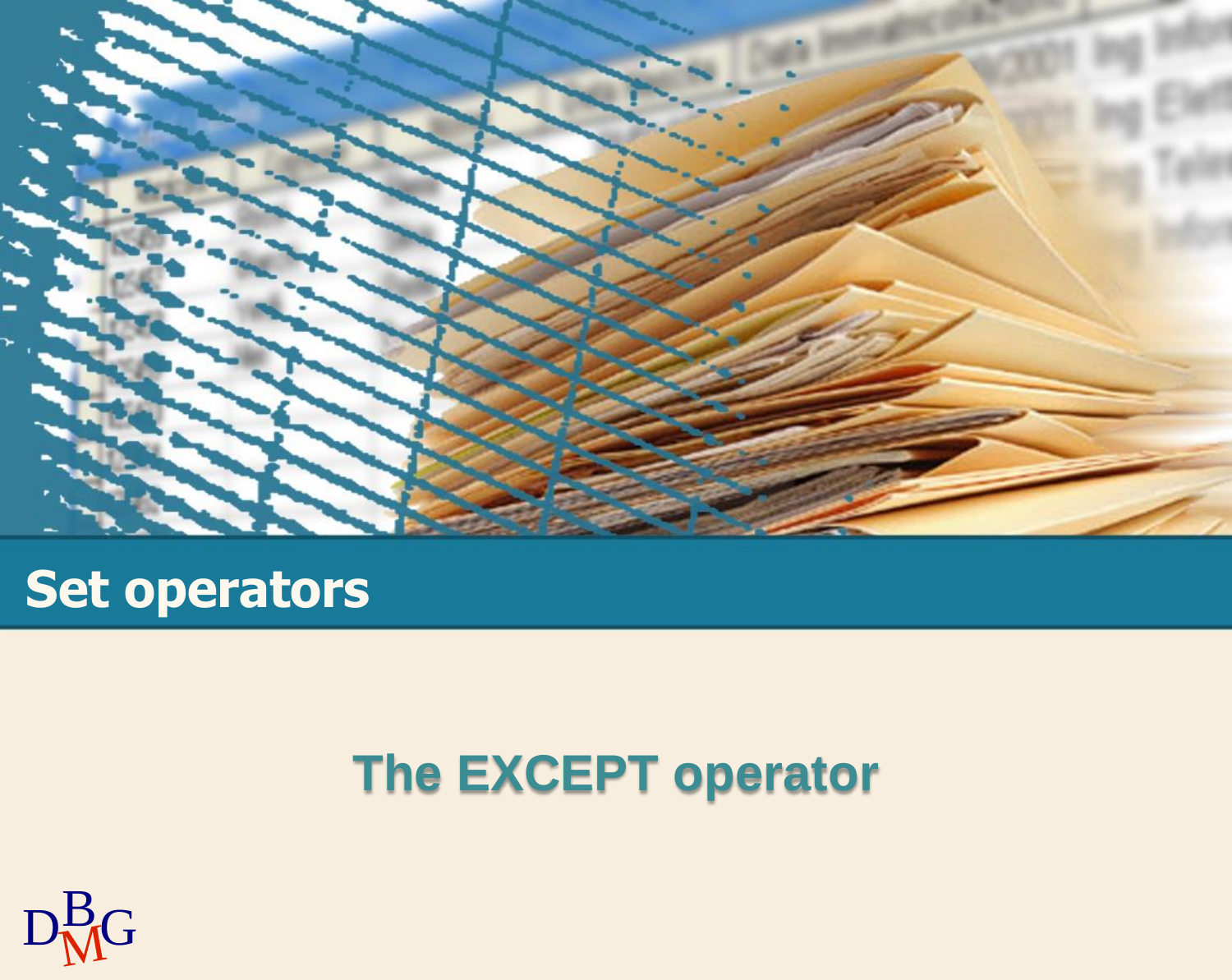## **The EXCEPT operator**

 $\Sigma$  Set difference operator

## A EXCEPT B

 $\Sigma$  It subtracts relational expression B from relational expression A

 $\bullet$  it requires schema compatibility between A and B

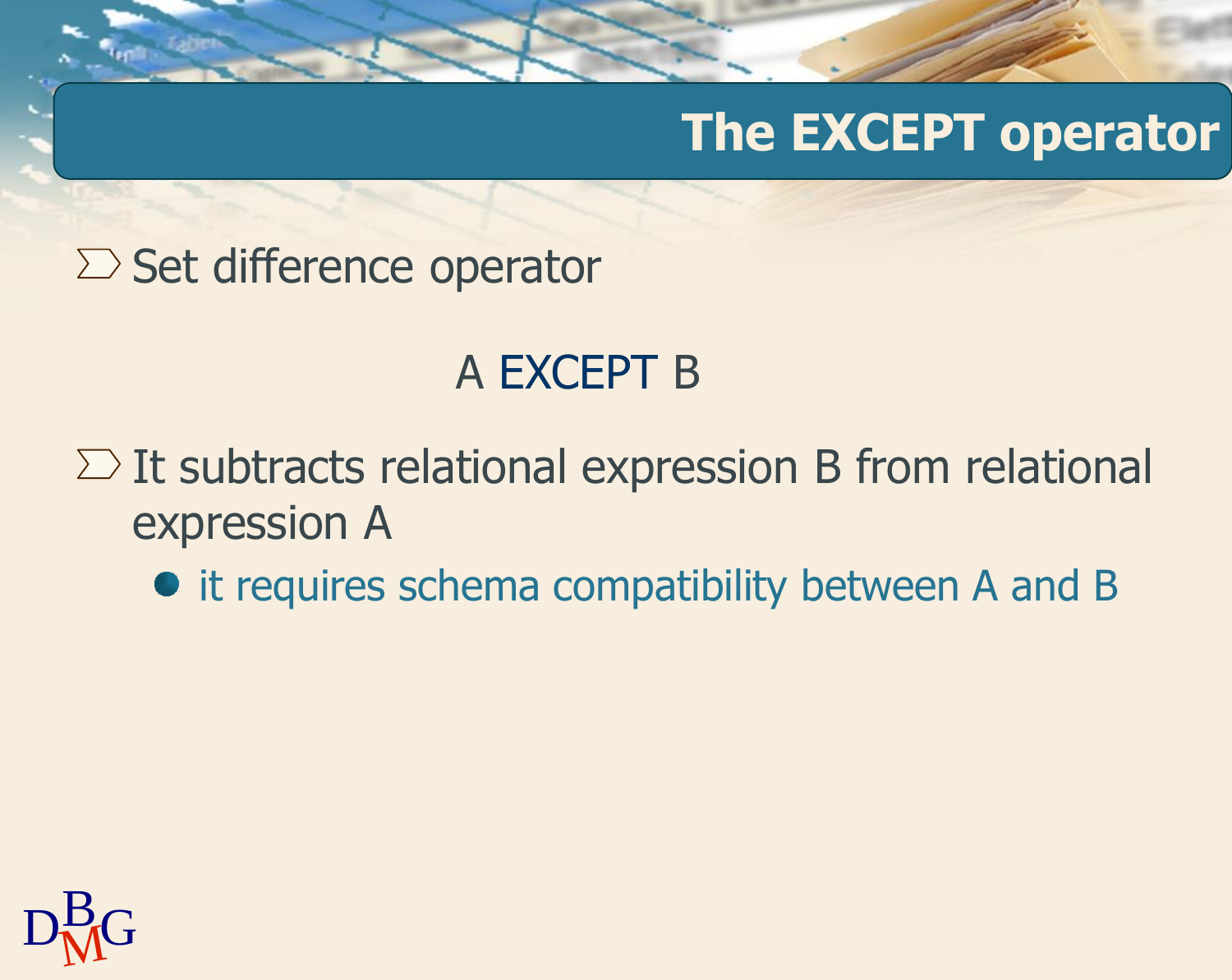$\Sigma$  Find the cities where one or more suppliers, but no stores are based

| P | Pld            | <b>PName</b>  | <b>Color</b> | <b>Size</b> | <b>Store</b> |
|---|----------------|---------------|--------------|-------------|--------------|
|   | P <sub>1</sub> | Jumper        | <b>Red</b>   | 40          | London       |
|   | P <sub>2</sub> | <b>Jeans</b>  | Green        | 48          | <b>Paris</b> |
|   | P <sub>3</sub> | <b>Blouse</b> | <b>Blue</b>  | 48          | Rome         |
|   | P <sub>4</sub> | <b>Blouse</b> | <b>Red</b>   | 44          | London       |
|   | P <sub>5</sub> | <b>Skirt</b>  | <b>Blue</b>  | 40          | <b>Paris</b> |
|   | <b>P6</b>      | <b>Shorts</b> | <b>Red</b>   | 42          | London       |

S

| <b>SId</b> | <b>SName</b> | <b>#Employees</b> | <b>City</b>   |
|------------|--------------|-------------------|---------------|
| <b>S1</b>  | <b>Smith</b> | 20                | London        |
| <b>S2</b>  | <b>Jones</b> | 10                | <b>Paris</b>  |
| <b>S3</b>  | <b>Blake</b> | 30                | <b>Paris</b>  |
| <b>S4</b>  | <b>Clark</b> | 20                | London        |
| <b>S5</b>  | <b>Adams</b> | 30                | <b>Athens</b> |

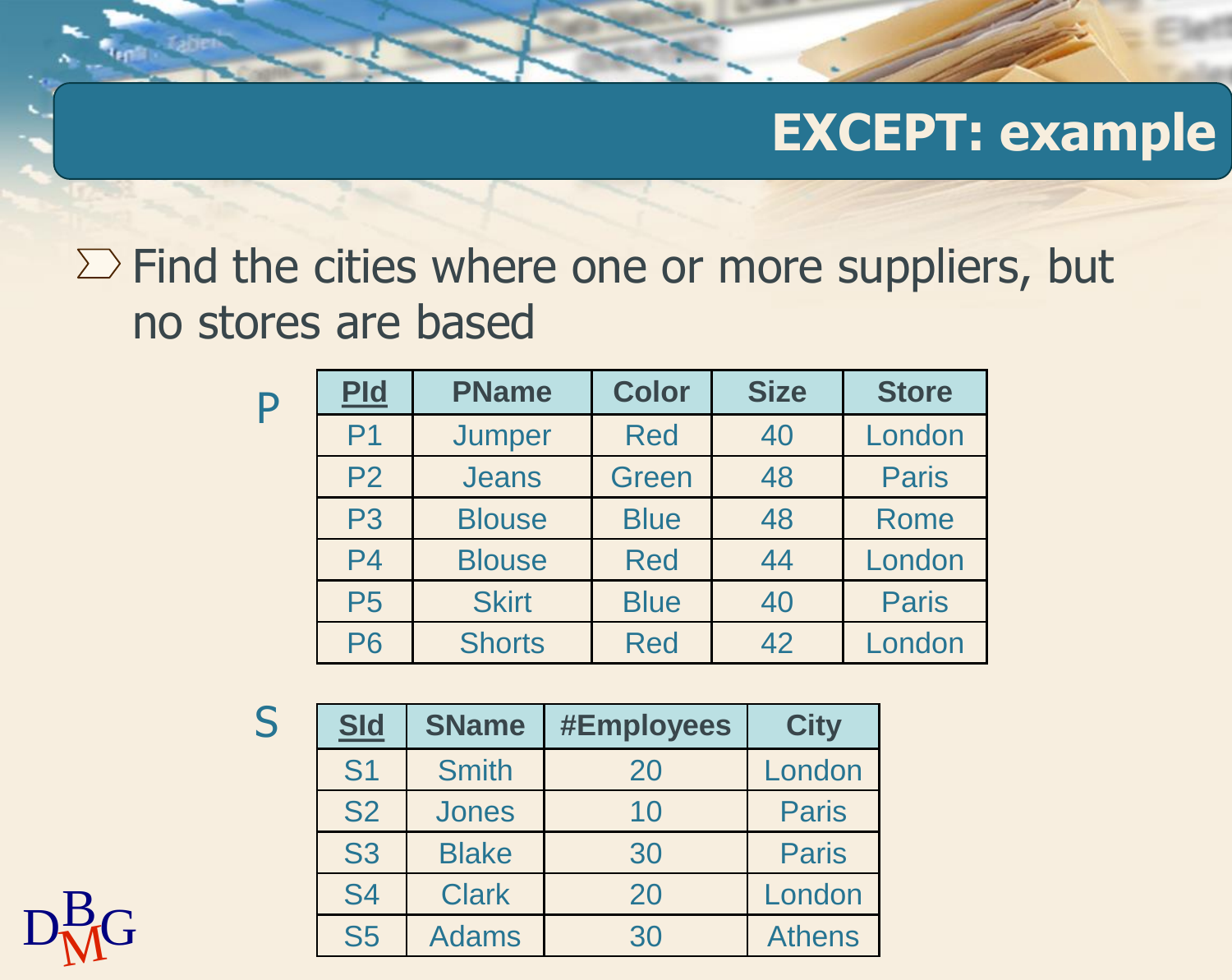$\Sigma$  Find the cities where one or more suppliers, but no stores are based

> **SELECT City** FROM S

#### S

| <b>SId</b>     | <b>SName</b> | <b>#Employees</b> | <b>City</b>   |
|----------------|--------------|-------------------|---------------|
| S <sub>1</sub> | <b>Smith</b> | 20                | London        |
| <b>S2</b>      | <b>Jones</b> | 10                | <b>Paris</b>  |
| <b>S3</b>      | <b>Blake</b> | 30                | <b>Paris</b>  |
| <b>S4</b>      | <b>Clark</b> | 20                | London        |
| <b>S5</b>      | <b>Adams</b> | 30                | <b>Athens</b> |





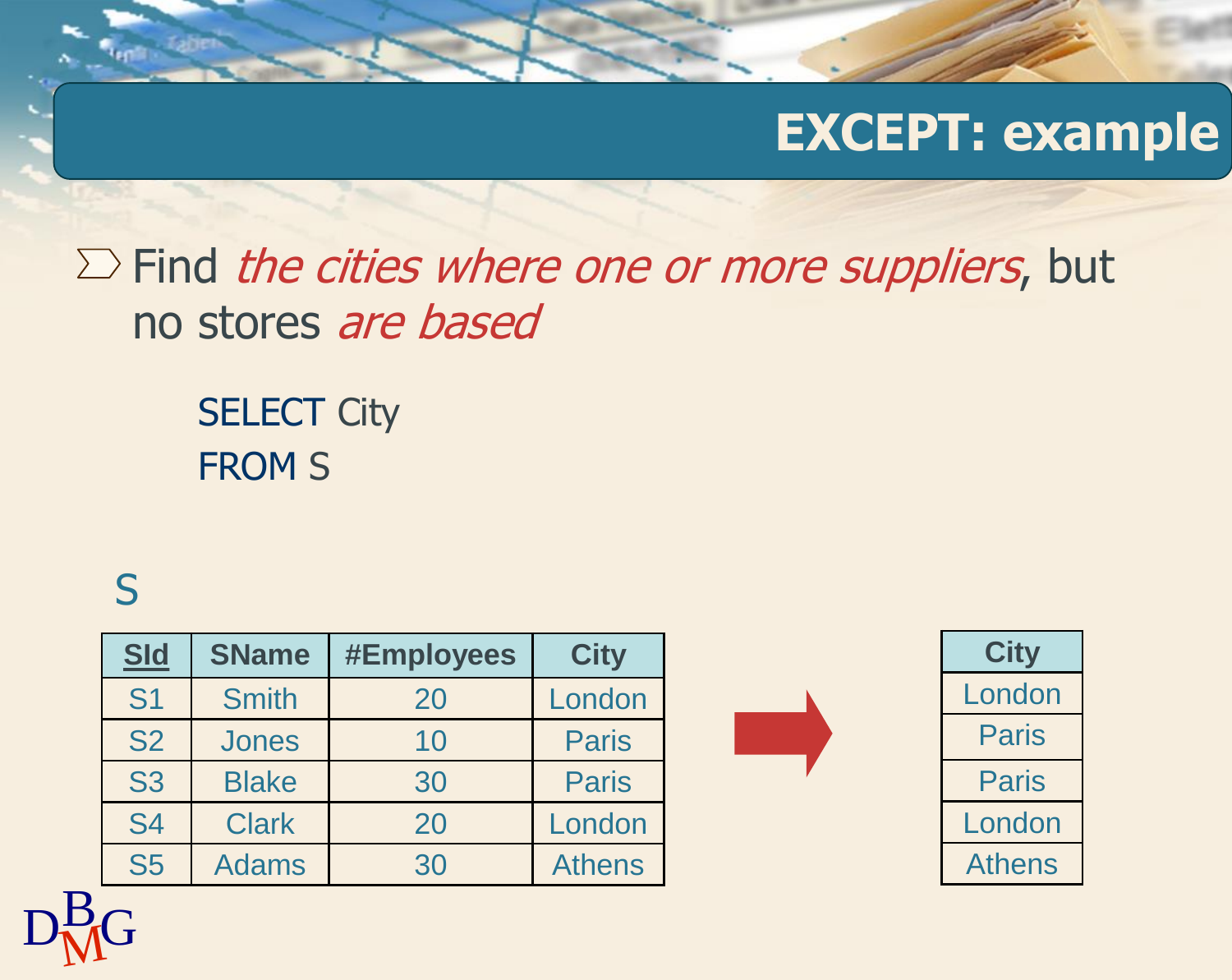$\Sigma$  Find *the cities where* one or more suppliers, but no stores are based

> **SELECT Store** FROM P

#### P

| Pld            | <b>PName</b>  | <b>Color</b> | <b>Size</b> | <b>Store</b> | <b>Store</b> |
|----------------|---------------|--------------|-------------|--------------|--------------|
| P <sub>1</sub> | Jumper        | <b>Red</b>   | 40          | London       | London       |
| P <sub>2</sub> | <b>Jeans</b>  | Green        | 48          | <b>Paris</b> | <b>Paris</b> |
| P <sub>3</sub> | <b>Blouse</b> | <b>Blue</b>  | 48          | <b>Rome</b>  | Rome         |
| <b>P4</b>      | <b>Blouse</b> | <b>Red</b>   | 44          | London       | London       |
| <b>P5</b>      | <b>Skirt</b>  | <b>Blue</b>  | 40          | <b>Paris</b> | <b>Paris</b> |
| <b>P6</b>      | <b>Shorts</b> | <b>Red</b>   | 42          | London       | London       |
|                |               |              |             |              |              |
|                |               |              |             |              |              |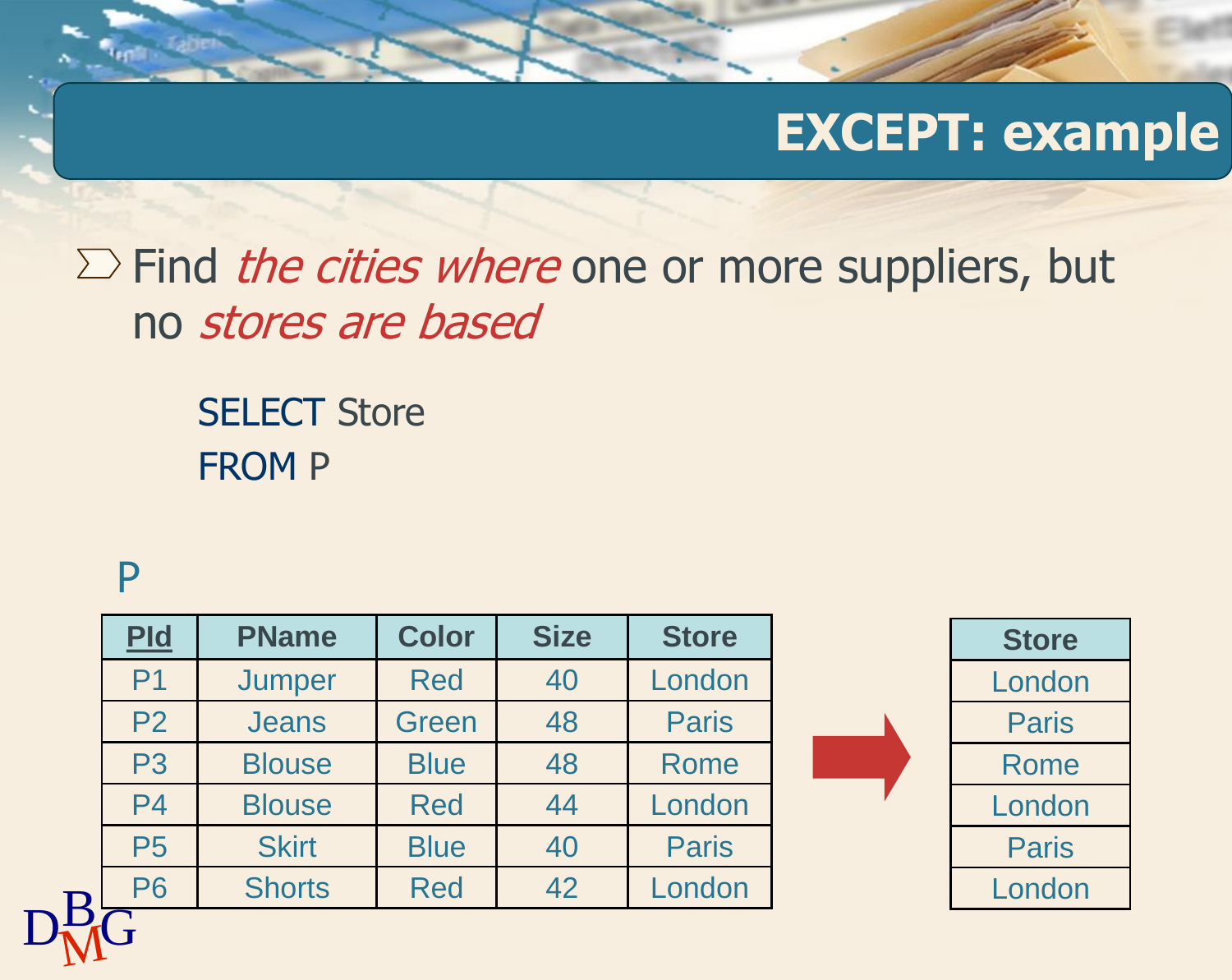$\Sigma$  Find the cities where one or more suppliers, but no stores are based

**SELECT City** FROM S EXCEPT **SELECT Store** FROM P;



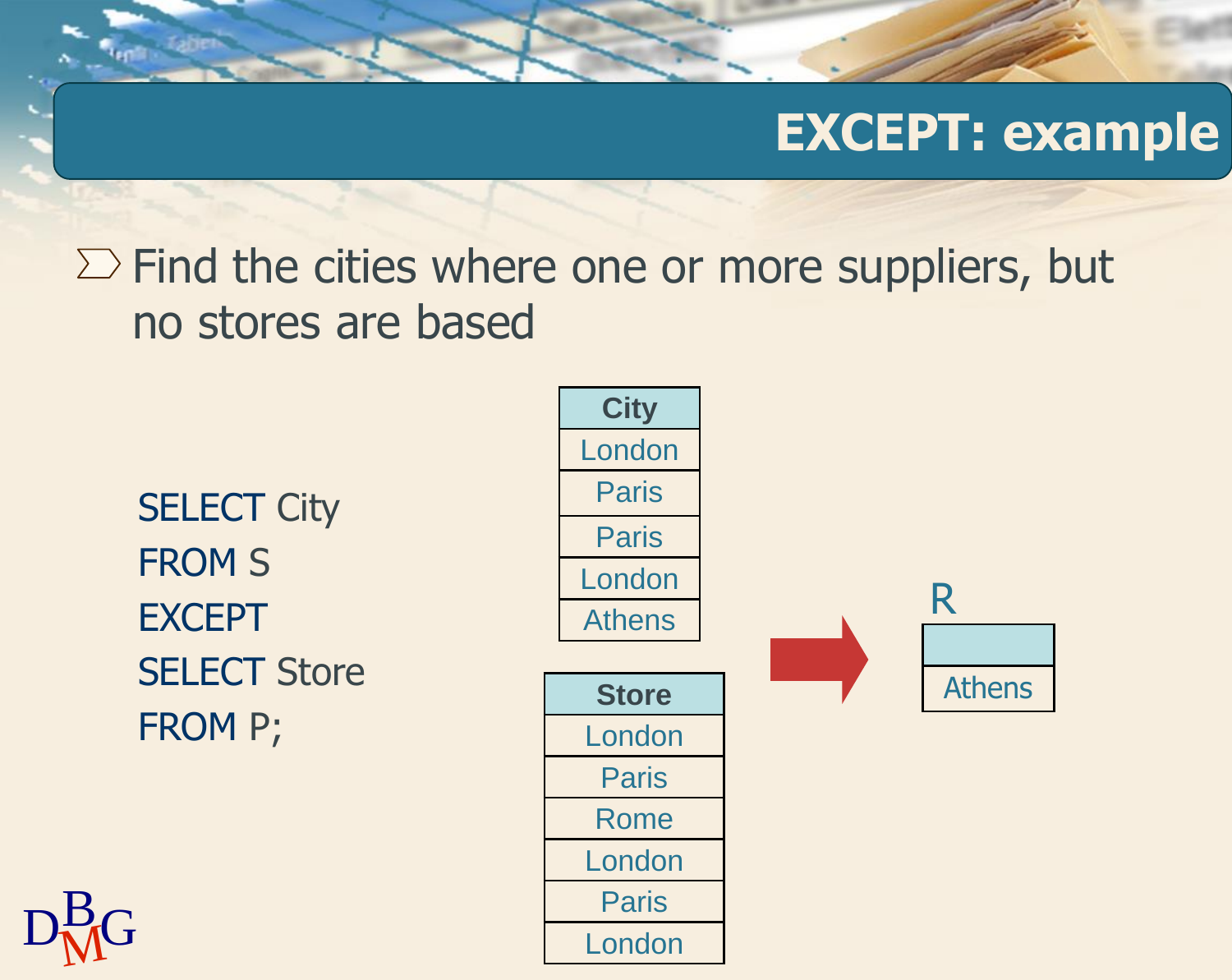## **Equivalence with the NOT IN operator**

 $\Sigma$  The EXCEPT operation may also be performed by means of the NOT IN operator

- relational expression B is nested within the NOT IN operator
- the attributes in the SELECT clause of relational expression A, together by a tuple constructor, make up the left-hand side of the NOT IN operator